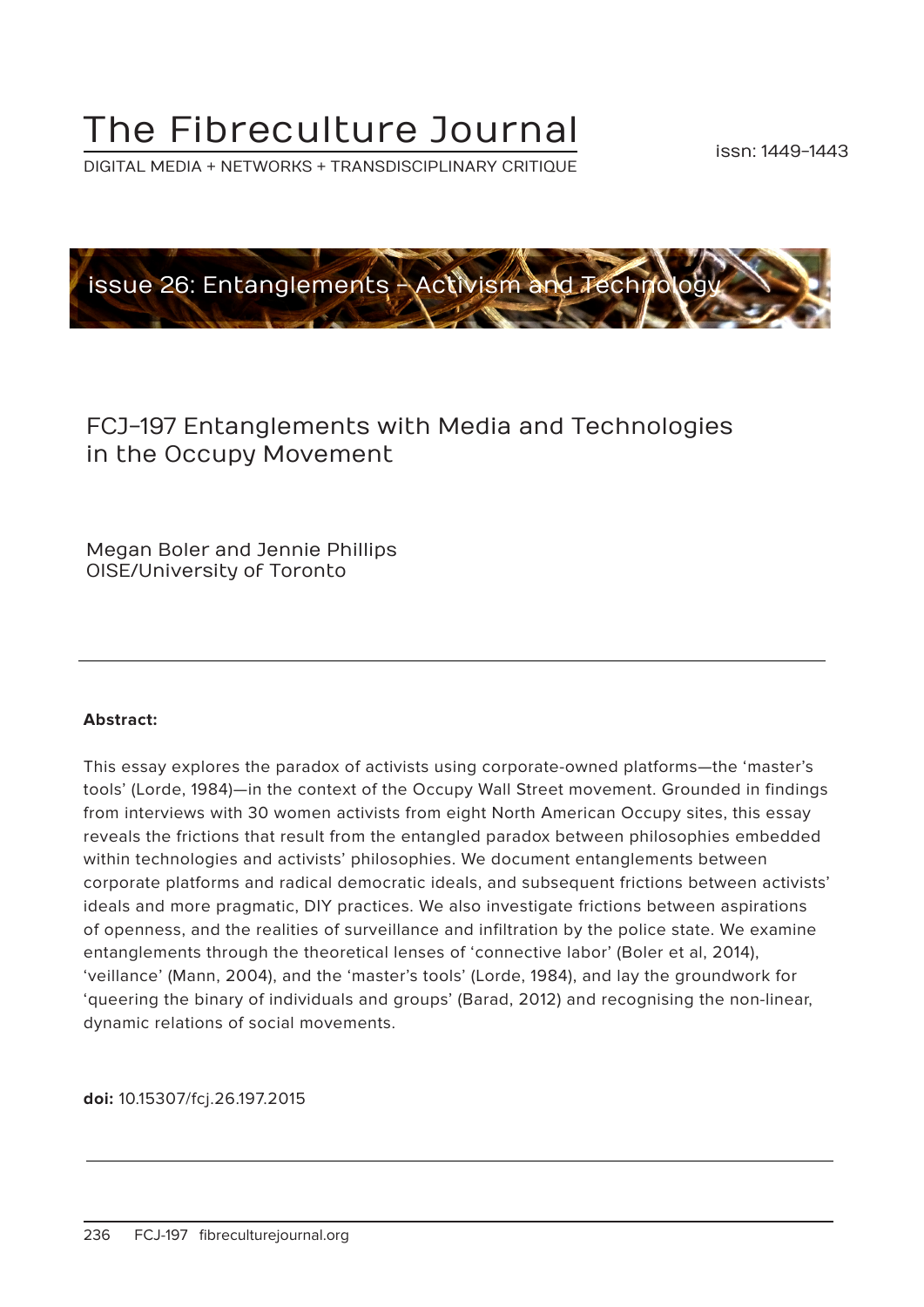

Figure 1: near Zuccotti Park, New York City, October 2011 (photo: Megan Boler)

#### Introduction: Fighting Fire with Fire - Entanglements between Corporate-Owned Platforms and Activist Social Media Practices

The digital era has seen activists around the world use social media platforms and information and communication technologies (ICTs) for social movement organising. Activist uses of corporate-owned social media platforms (from Facebook and Twitter to YouTube) and digital tools (including smart phones and digital cameras) support unprecedented coordination of local and global movements. However, these hybrid (online and offline) social movements [1] produce frictions that reveal discrepancies between the risks and promises of corporate-owned networks. This is certainly the case with social movements concerned with economic inequality, such as the Occupy movement, where such uses can benefit the very corporations the movement seeks to dethrone. Regardless of how one measures the roles and successes of social media in the context of activism, the uses of corporate-owned platforms and tools position activists within paradoxical entanglements between praxis and ideals.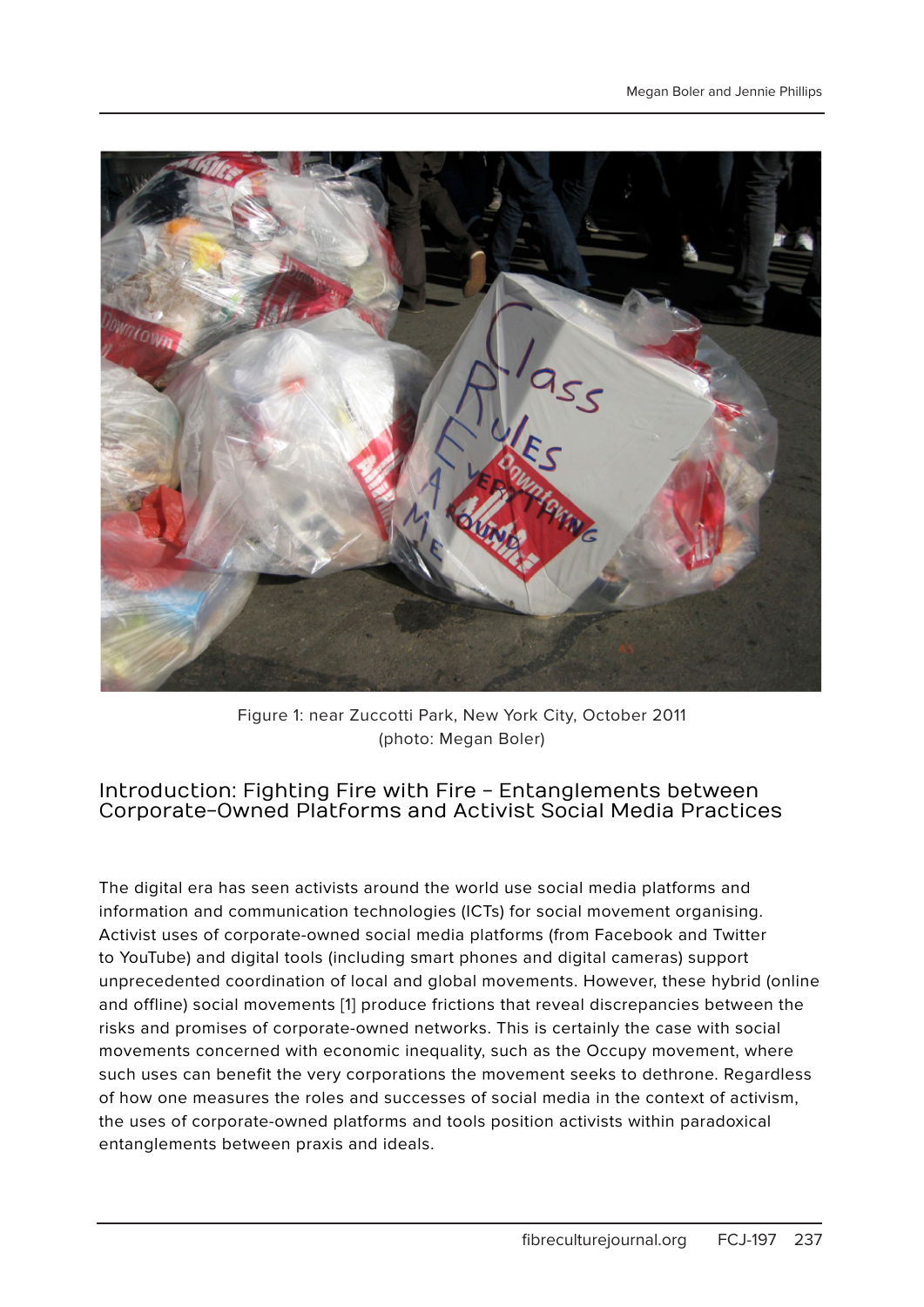Questions about the efficacy of social media practices within social movements, and the roles they play in sparking and sustaining social movements are quite sharply contested (Gladwell, 2010; Shirky, 2011; Tremayne, 2013; Sigal and Biddle, 2015). Despite repeated dismissals of social media networks as merely 'weak' ties that have no lasting social change global uprisings and revolutions since 2011 increasingly many skeptics of social media's force, potential, and roles. [2] The application of these tools within the hybrid Occupy movement served many purposes. [3] Gaby and Caren (2012) demonstrate the role Facebook played in spreading Occupy messaging after protests started on September 7, 2010, which included access to related news, information sharing, updates on meetings, and as a site for messaging. Posts about protests drew new members, especially those depicting images of confrontations between the police and protesters (Tremayne, 2013). The movement eventually spawned over 1500 Facebook pages, under names including 'Wall Street Occupation, local occupations across the globe, occupying specific institutions and networking occupiers' (Gaby and Caren, 2012: 267). These Facebook sites alone revealed four hundred thousand active users through Facebook pages. Activities ranged from sharing pictures, videos, to status updates (Pempek et al., 2008). Gaby and Caren (2012) report major uses of Facebook included recruitment of people and resources, information sharing, storytelling and 'access-group exchanges.' [4]

The Adbusters article, '#OCCUPYWALLSTREET: A shift in revolutionary tactics' [5] (itself circulated largely online) is recognised for its key role in sparking Occupy Wall Street. The article describes how social media can contribute to 'shifting' or 'changing' the role of mass communication in social movements; that Twitter and other platforms can connect 'disparate peoples' with similar motives; and, that interactions are unpredictable between homogenous groups and even more so with heterogeneous ones (Adbusters, 2010; Tremayne, 2013). By using a mediated platform like Facebook, movements can enjoy a lateral mode of sharing, collaboration, and even coordinated action, given the connective nature of the communication technologies in use. [6] How and in what ways does this shift in revolutionary tactics play into the hand of the very corporations and their associated powers that a movement such as Occupy can be said to oppose? This paper explores this question through the qualitative findings of a three-year SSHRC funded research project that explored how young people use social media for community and movement organising. [7]

As we explore 'the entanglements that arise due to frictions between the philosophies embedded within technologies and the philosophies embedded within activism' (Shea et al, 2014), we identify three entanglements that emerge from our research findings:

- Entanglement 1: Women Activists' Digital DIY Practices: Accessing the Master's Tools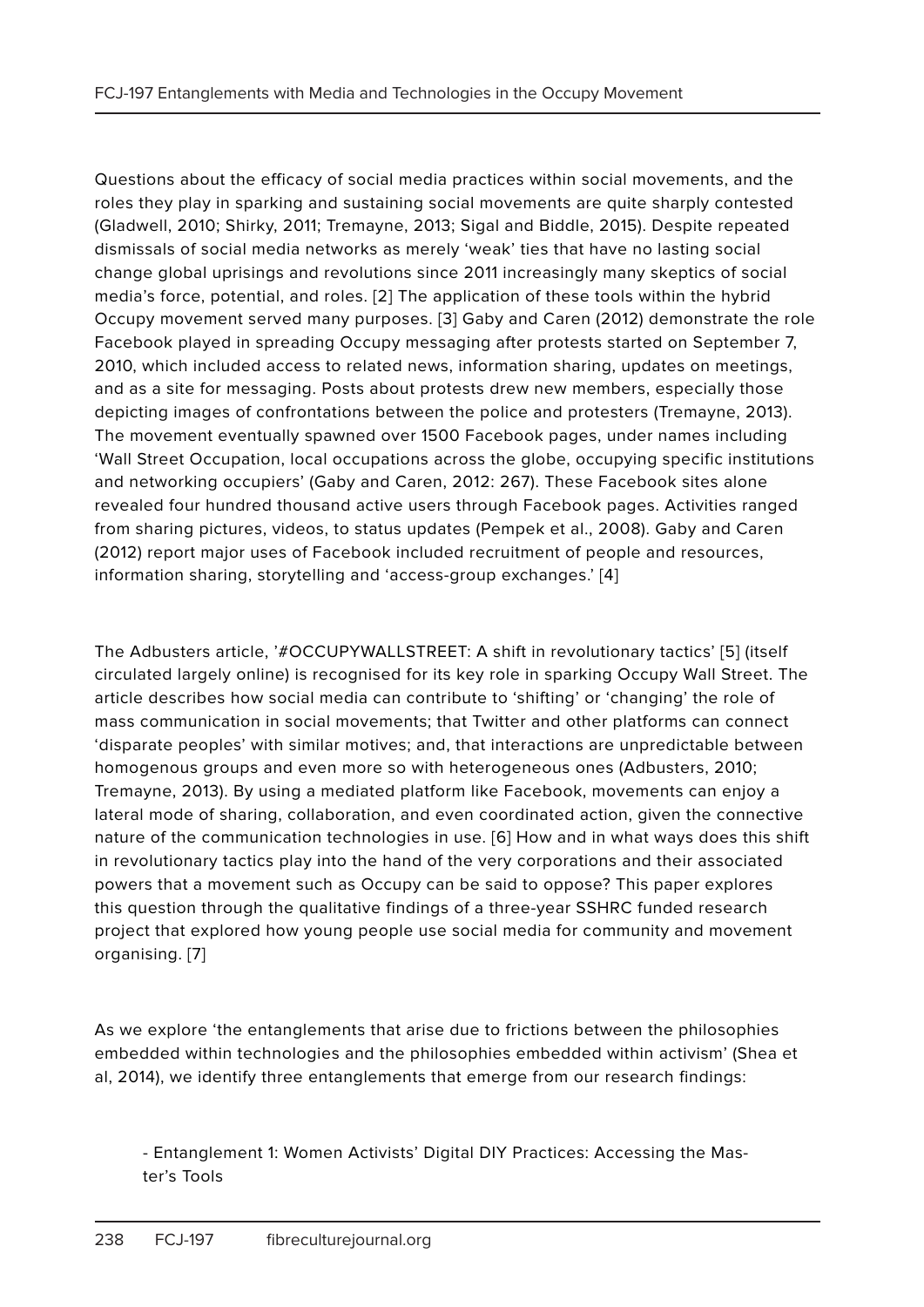- Entanglement 2: Using the Master's Tools for DIY Reporting: Frictions between Citizen Journalism and Corporate-Owned News

- Entanglement 3: Activist Ideals of Openness and Challenges of Infiltration and Police Violence: Subversive Uses of Master's Tools

Our essay explores entanglements as dynamic frictions; as the editors of this\* \*issue note, 'friction can be disruptive, productive, or both, and it may contribute discord or harmony.' Indeed our research underscores how the 'frictions between technologies and activists… ultimately enhance the ability of activists to take more control of their projects, create new ethical spaces and subvert technologies,' as well as 'result in tension, conflict and hostility' (Shea et al, 2014). By examining entanglements through the theoretical lenses of connective labor, veillance, and the master's tools, we illustrate how Barad's (2012) concern with 'queering the binary of individuals and groups' allows an account of social movements as dynamic and non-linear encounters and relations.

Occupy activists' ideals of fighting corporate oligarchies collide with their pragmatic uses of corporate owned digital tools. Our study revealed that the views of Occupy participants span both ends of the spectrum regarding this tension; from radicals and anarchists who insist that revolution is impossible so long as citizens divulge information through corporate social technologies; to pragmatists who advocate the necessity of reaching a wide audience effectively through 'free' services such as Facebook. These frictions rarely, however, prevent Occupy activists from using Facebook, Twitter, YouTube, and other corporate owned and widely accessible platforms. However, even in the few years that have passed since the heyday of Occupy movement camps and associated mobilisations around the globe, reluctance to use these master's tools has exponentially increased. The surveillance and infiltration made possible by state access to these open networks and communications, combined with high-profile cases such as Wikileaks and the Snowden revelations, has increased activist sensitivity to the risks of organising social movements via the master's tools.

### Quantum Entanglements and Implications for Social Theory

'Entanglement,' the theme of this issue of Fibreculture is a rich concept increasingly used by those in humanities and social sciences, significantly as a result of interventions made by quantum-physicist and social theorist Karen Barad. Entanglements imply profound and unresolved paradoxes that challenge the realism and causality theories commonly embraced by physicists and many others.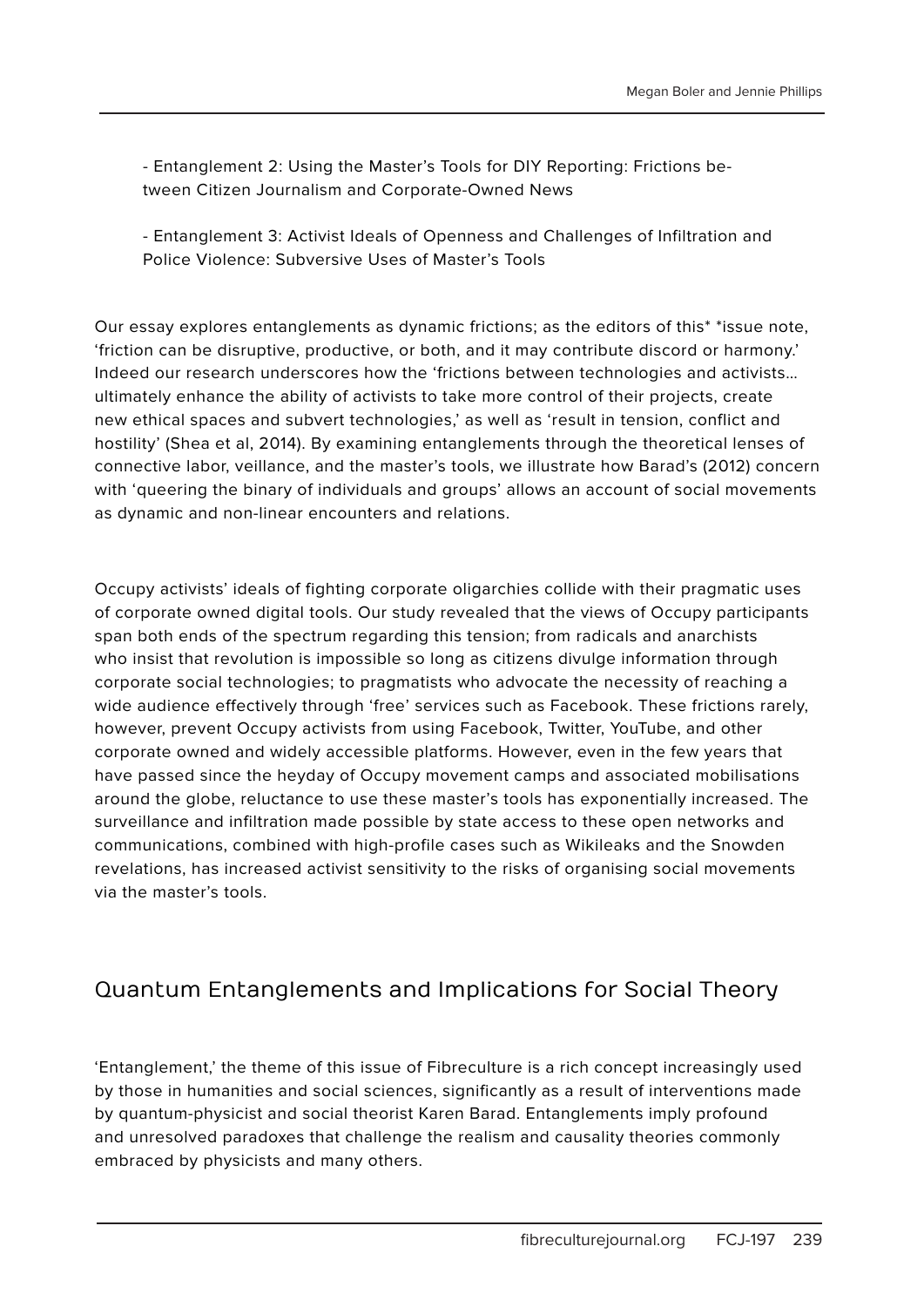It is worth providing a short overview of the concept of quantum entanglement. In 1935 Schrodinger developed the term 'entanglement,' following correspondence with Einstein, who described the uncanny paradox of inexplicable communication between particles as 'spooky action at a distance'. In brief, when two originally independent and measurable entities interact —particles, for example—the state of the post-entanglement entities can no longer be understood, described or measured independently from one another. What can be approximately modelled post-entanglement is what is termed the 'quantum system'. But any attempt to measure one of the discrete interacting constituents in the resultant quantum system collapses the state of the entire entangled system. This paradox is particularly troubling to scientists wedded to a local realist view of causality.

Furthermore, even if one instead focuses on measuring the quantum system, at best a model can approximate but can never exactly measure the quantum entanglement under scrutiny. Karen Barad notes that this challenge, in a positive sense, 'queers the binary of the individual and the group' (Barad, 2012b: 77). Within dynamic and non-linear quantum entanglements, scientists invoke the concept of 'hidden variables' as an explanatory solution to some of these unknowns—in short, the result of entanglements and the nature of an encounter which refuses our perception, knowledge, and measurement. Any description of entanglements necessarily requires admitting a substantial margin of error, and significant hidden variables, all of which underscores the challenge of predicting the result of interactions between entities. The significance of new materialism and agential realism (as Barad terms it) is the growing application of these questions and increasing acknowledgment of the radically 'unknown' intra-actions within socio-cultural and political systems.

As the notion of entanglements demonstrates, one cannot easily predict the results of an encounter between entities in a system or state-space. Will the use of open and publicly accessible information shared by activists via Facebook result in police infiltration and surveillance? How might women's often invisible, gendered connective labor change our entanglements with technologies, or create more inclusive social movement participation? What is the significance of women's increased access to participating and controlling the media(ted) means of production; of being interested to learn and adopt DIY skills to become Facebook admins, documenters, and connectors (Boler et al, 2014), using technologies often not previously used?

The digital tools used by activists provided a necessary medium for connecting nodes, but simultaneously the use of open and public platforms like Facebook and Twitter meant that the Occupy movement was exposed to additional infiltration from naysayers, police, and other undercover operatives set out to 'bring down' the movement (Kiley, 2012). Given the horizontal (leaderless) social movement structure and the Occupy movement's principled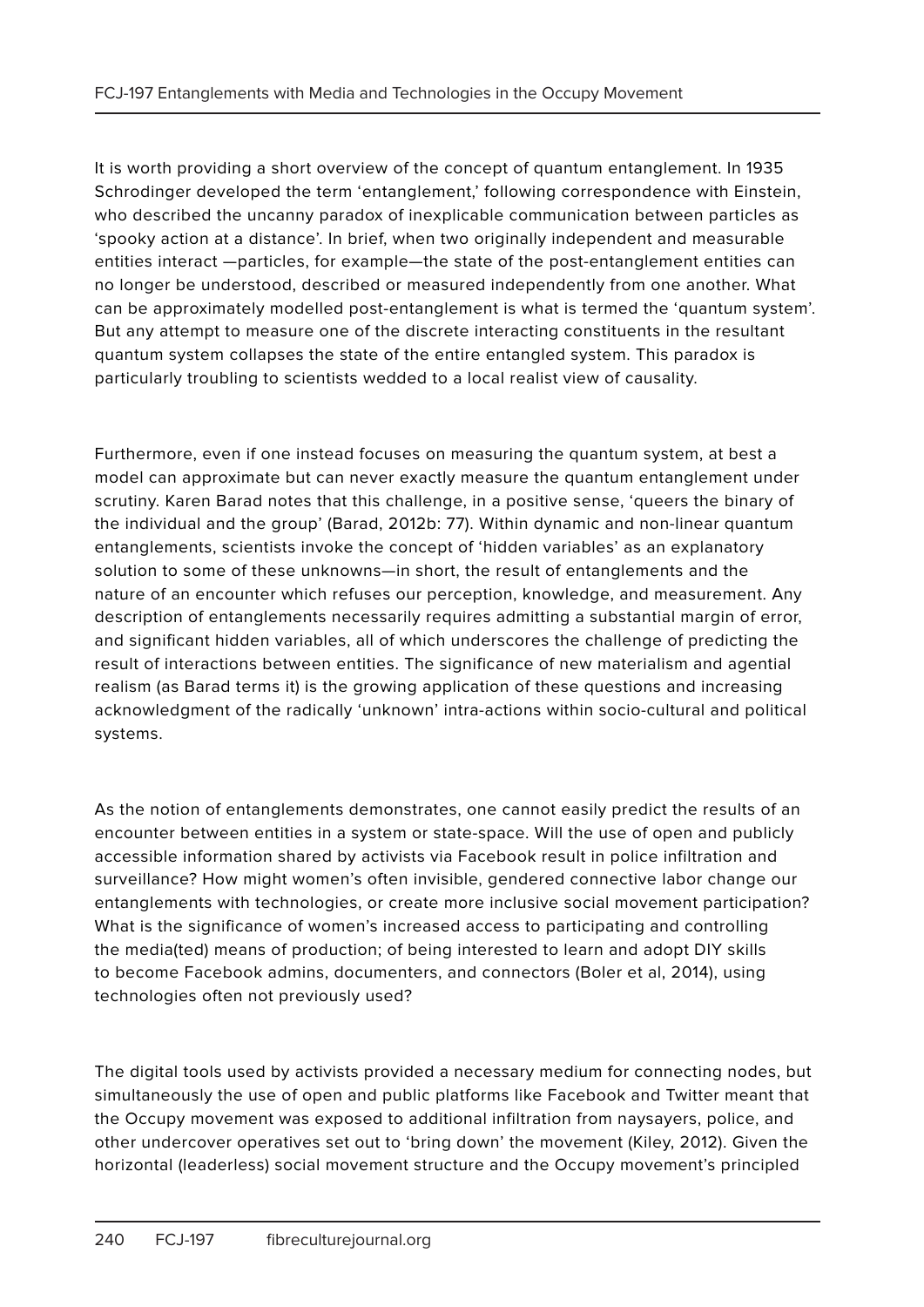commitment to openness and transparency, the movement was especially vulnerable to surveillance.

#### Background: the Hybrid, Horizontal and Leaderless Occupy Movement



Figure 2: Adbusters' OWS call, 2011

Occupy Wall Street (OWS) began on September 17, 2011, in Zuccotti Park on Wall Street, the financial centre of New York city and site of the United States Stock Exchange. Responding to a call issued through the Canada-based magazine Adbusters, the movement was directly modelled upon and inspired by the Spanish social movement, Los Indignados. [8]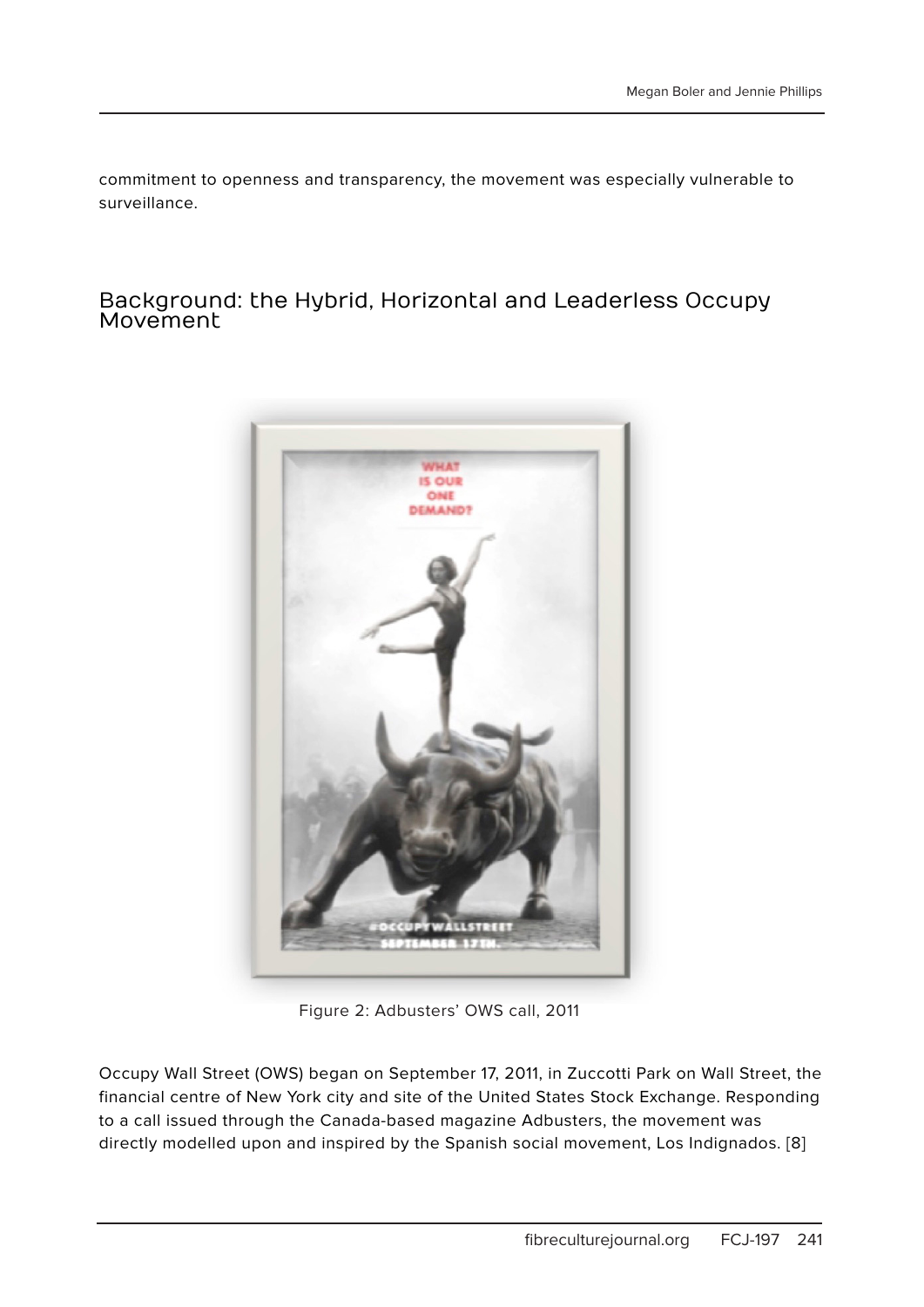Its representative meme 'We are the 99%' captures not only an American national shift in awareness regarding wealth inequality, but rather a global zeitgeist. [9] On October 15, 2011, through globally orchestrated solidarity, Occupy Wall Street became an international movement with participants in more than 100 cities in the United States and 1500 distinct occupation sites around the world (Occupywallstreet.org; 2015).

Occupy adopted many practices engaged by Los Indignados and other contemporary as well as earlier social movements—from the occupation of public spaces, to large open meetings called General Assemblies (GAs). In general, the movement stressed an emphasis on process as being as important as the end goals ('Be the change you want to see!'). The diverse, localised yet globally united Occupy camps and cities protested corporate ownership and governance through unusually creative and radical approaches and processes. [10]

Occupy is recognised as a hallmark example of horizontalism, a consensus-based, leaderless organisation increasingly common in contemporary social movements. Elsewhere, we explore the significance of this emphasis on process which acknowledges that the process of making a better world is as important as the ultimate goal or vision of that world (Boler and Nitsou, 2014; Boler et al 2014; Ratto and Boler 2014). This shift from vertical hierarchical leadership structures to horizontalism is further linked to what we explore as the shift from collective to connective action (Boler et al, 2014; Bennett and Segerberg, 2012). Central to the connectivity that describes our social media networks, is what Bennett and Segerberg call the 'logic of connective action'; they describe such connective action networks as 'far more individualised and technologically organised sets of processes that result in action without the requirement of collective identity framing' (Bennett et al, 2013: 750). In contrast to both collective and vertical 'hierarchical coalitions of organisations,' Castells (1996) describes contemporary social movements as 'fine-grained, multilayered networks' (Bennett, 2012).

When our research team interviewed the first 50 participants of our study at the Occupy Toronto public encampment in November 2011, we were surprised that every participant interviewed—from the most radical anarchist to those who did not even own a mobile device—used Facebook for\* all\* communications related to Occupy and also as their primary filter and source of news. In the subsequent 30 interviews with female Occupy participants from nine different Occupy cities in the United States, 100% of those we spoke to used Facebook for most aspects of their political and social organising; however, they also frequently used platforms such as Twitter, YouTube, Vimeo, or other web-streaming platforms for the posting and sharing of videos and citizen journalism related to Occupy. [11]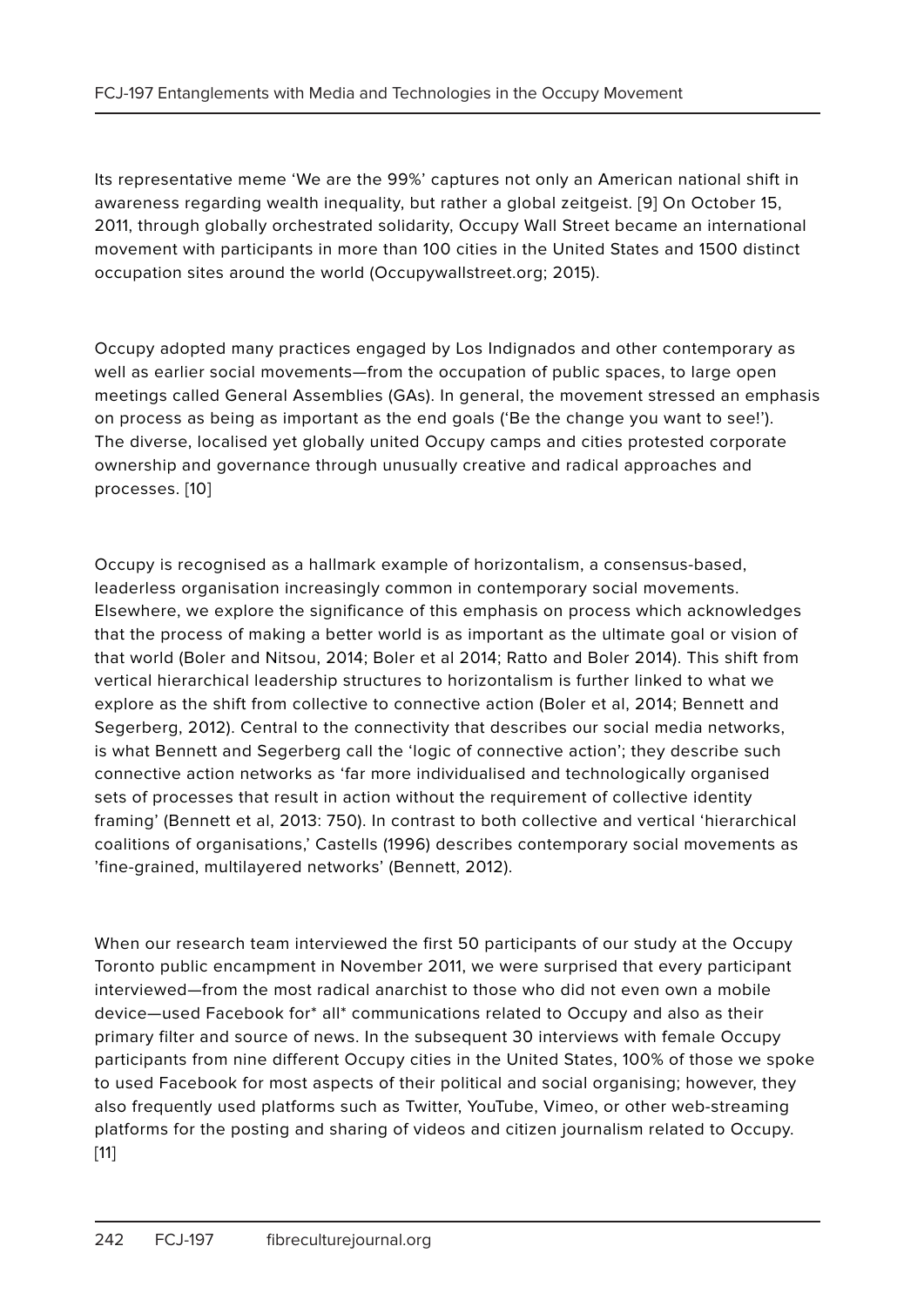A significant feature of involvement in Occupy as well as in most contemporary movements includes low-barriers to participation. This refers both to the easy access via everyday technologies; the inclusivity of perspectives; and the use of 'accessible' slogans and ideologies, such as the 1% and the 99%. That said, many of the key women participants and 'connective labourers' we interviewed were not significant users of digital media and technologies prior to OWS. Many did not have extensive resources and did not own a digital camera or even a smartphone, and hence it was often due to serendipitous acquisition of such technologies that women described becoming 'avid documenters'. For example, one participant began her connecting and documenting work only after her brother gave her a smartphone and added her to his cell phone coverage plan. Another received a digital camera for a birthday, which then allowed her to begin documenting. Another did not livestream until she realised what technological tools were needed and that they were not prohibitively expensive to access and use. In addition to accessing the tools were the skills needed to deploy them effectively for labor ranging from recording events, live streaming, uploading to a streaming site, or administrating Facebook pages. The demand to engage in connecting, documenting, and 'adminning' led to women learning, through DIY (do-it-yourself) practice, and by DIT (do-it-together) of watching how other Occupy participants used these ICTs effectively.

In 2011, there was not yet the widespread suspicion, public awareness and resistance to corporate plundering of our private data for advertising profit (Facebook opened to the public in September 2006; Twitter in July 2006; and YouTube in February 2005). Since then, public awareness of the risks of sharing data and the realities of surveillance is radically and rapidly changing. Efforts continue to develop and build alternative technology infrastructures that would move such communications off the grid of unabashed data-mining, invasions of privacy, and related risks of corporate and governmental surveillance (Deibert and Rohozinski, 2009; La Rue, 2013; Pillay, 2013; Deibert, 2013; Citizen Lab, 2014). This was one response to the surveillance of social media:

We were very, very open with the city, with everything we were doing. To this day, we are too horizontal. It's a problem, because sometimes we cannot get things done specifically how we want to. Sometimes you have to have some strategies. So, if you say you're going to be at this and this place at this time, when we show up, there's a bunch of police already (Katie, Occupy Los Angeles).

Alongside the risk of surveillance, our interviewees shared consistent examples of using digital tools and platforms to circulate visual documentation of police and state violence and repression: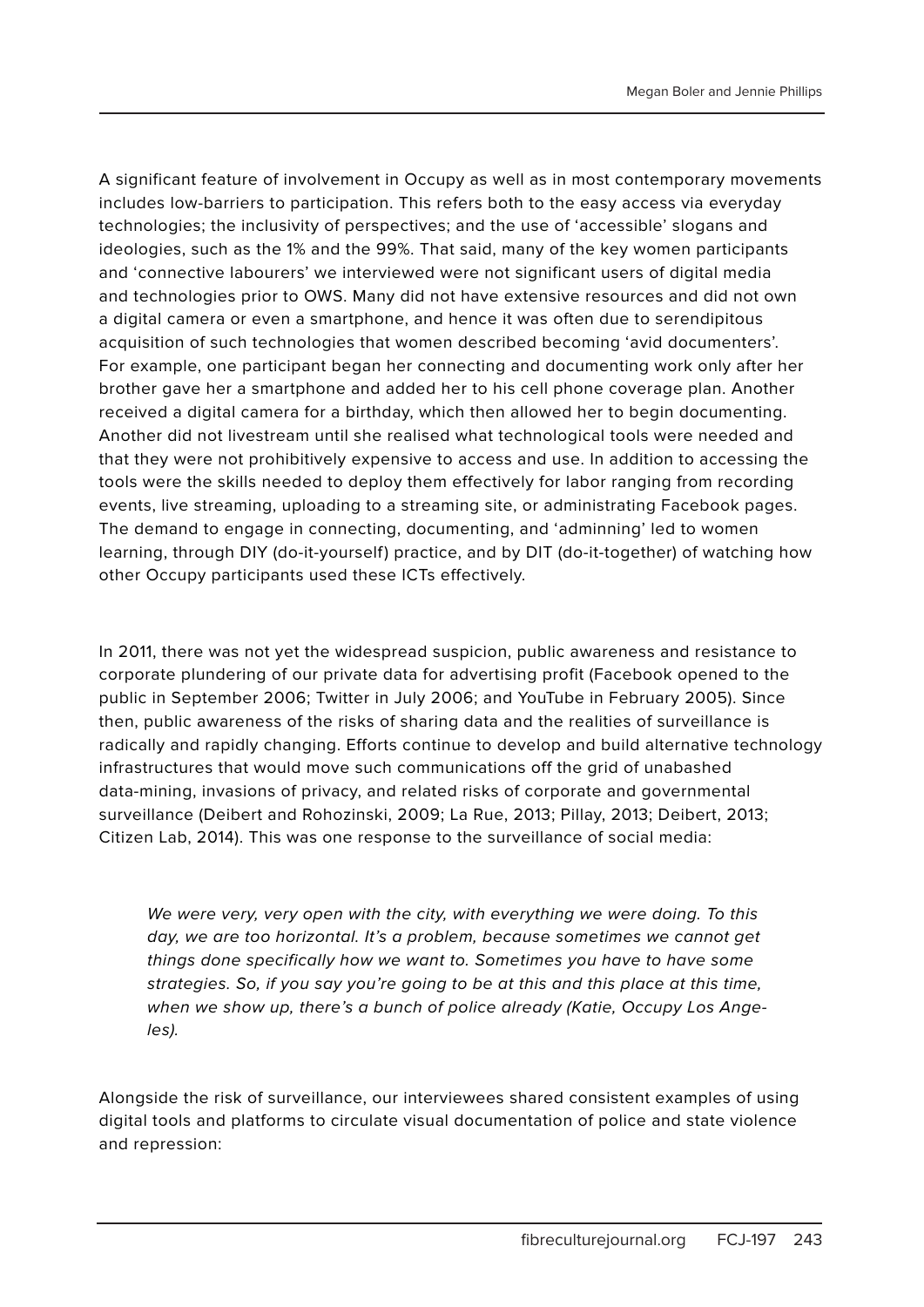You could see how LAPD was [saying] 'okay, you guys stay here, oh okay, you go there' and they were, … just kind of doing this ballet orchestration of [the media]. But two blocks away they're beating people and the media wasn't allowed to go over there and see that. And then when they shot the guy in the tree house, the media didn't show that. But the live streamers, (like) Magda, … she live streamed it, shooting the guys in the tree house (Penny, Occupy Los Angeles, italics added).

This entanglement of police violence and sousveillance reflects the encounters and frictions as layers of intra-actions: between police and activists' video documentation; between corporate and citizen journalism; between human and technology, itself with complex layers of hardware, software, interfaces, human attention and energy. These entanglements expand the robust strength, reach, and capacity of social change movements, while also placing at risk the privacy (and often the ideals) of activists. Activists' use of corporate owned and surveilled social media platforms to document, organise and distribute counter-discourses to the ruling logic of capitalism reflects the paradox of 'fighting fire with fire'. In the case of Occupy, the ideals of fighting corporate greed are in direct friction with the pragmatic practices of utilising tools that benefit the very corporations participants seek to undermine. [12]

Our analysis of activist entanglements takes up the challenge suggested in a previous issue of Fibreculture:

The popularity and rich cultural experiences witnessed in these spaces cannot be simply dismissed as yet another form of corporate control over culture, or Orwellian dataveillant machine. It would thus appear that current analytical frameworks and tools have failed to fully comprehend the ontology of commercial Web 2.0. If we are to identify critical alternatives to commercial Web 2.0 and, more generally, if we are to intervene in the ontogenesis of Web 2.0, we need to reconstruct a critical approach that deals with these contradictions (Langlois et al, Fibreculture, 2009, emphasis added).

We intend this essay to outline how the entanglements illustrate the urgent need for 'critical alternatives to commercial Web 2.0,' and to provide a\* 'critical approach that deals with these contradictions' \*through theoretical concepts of veillance, connective labor, and the master's tools.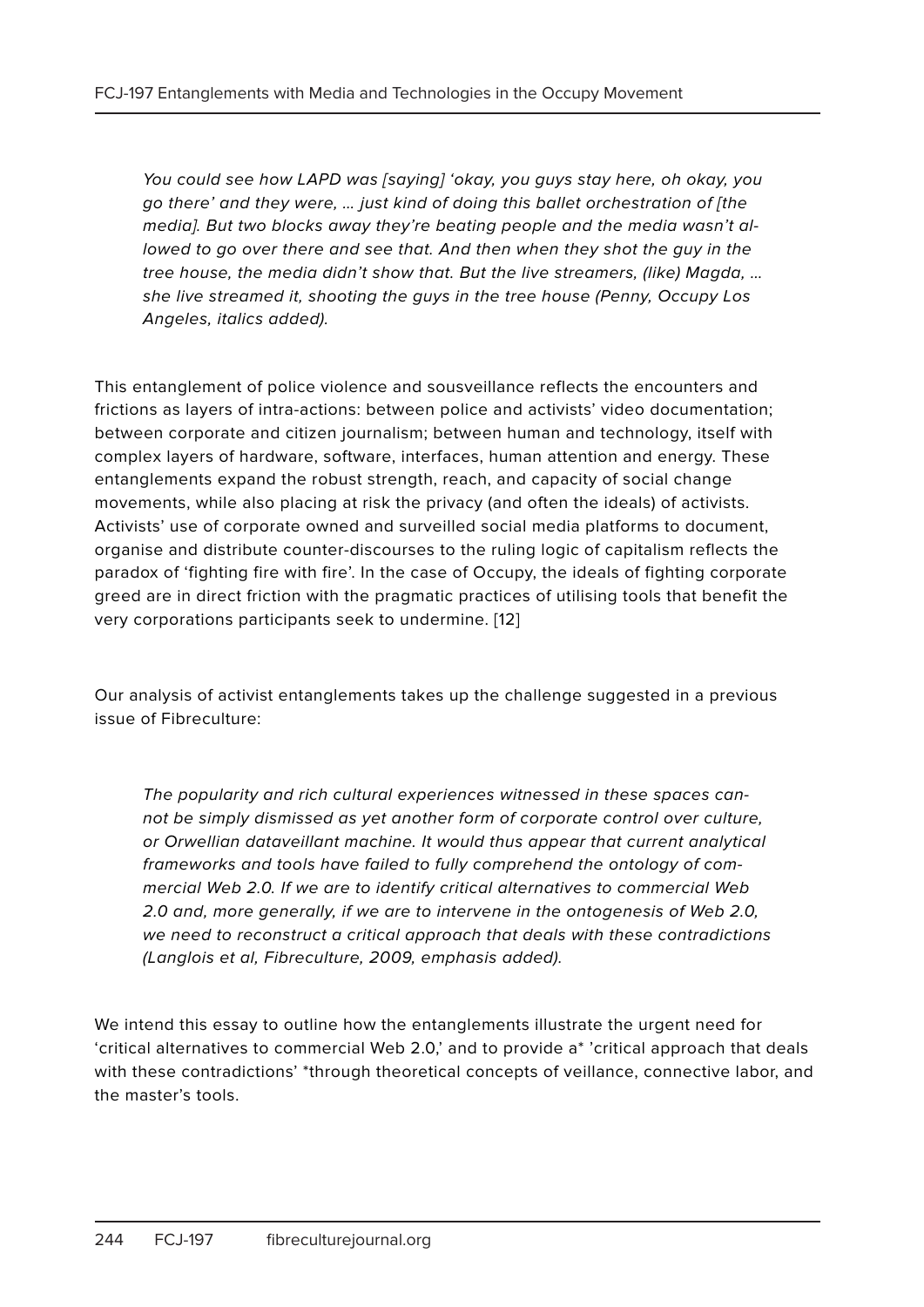#### Conceptual Frameworks: the Master's Tools, Connective Labour, and Veillance

Surveillance, and veillance more broadly, is infiltrating the everyday lives of people around the globe. The era of ubiquitous digital media ensures that this trend will not disappear. Whether used by police, states, corporations, activists, or other social change agents, veillance is rife, and includes the familiar practice of surveillance, as well as Mann's notion of 'sousveillance' or turning our cameras around to 'look back' at the surveillance powersthat-be. Veillance is enabled through use of digital tools and particularly cameras or other forms of capturing information and data.

This dialectical dynamic of veillance is captured by a concept we borrow from Audre Lorde to understand the participants' entanglements with technologies: namely, the 'master's tools.' We adapt her question, 'Can the master's tools dismantle the master's house?' to explore the paradox of entanglements between philosophical and political ideals and pragmatic needs for activists to reach the widest possible audiences using the master's tools.

In a renowned speech delivered in 1984, activist, poet, and writer Audre Lorde asserted that the 'master's tools can never dismantle the master's house.' Adapting Lorde's concept of 'masters tools', we use the term to refer to social media platforms such as Facebook and Twitter, which systematically profit from selling user's data and which enable surveillance by corporations and other interested parties including the state and the military; as well as to technologies produced for profit and to an extent for data gathering, such as smartphones and other digital recording devices. Women activists' of the Occupy Movement engage and repurpose the 'master's tools,' juggling the contradictions between strategic and pragmatic choices on one hand, against the surveillance risks of utilising corporate owned master's tools.

The entangled dilemmas of a veillance society and of creatively repurposing the master's tools, were encountered by the women activists we interviewed in the course of their connective labor: they organically established unique roles we have identified as that of the 'Admin' (Facebook Administrator), the 'Documentarian', and the 'Connector', roles enacted through women's uses of social platforms and tools including Facebook, Twitter, and live streaming.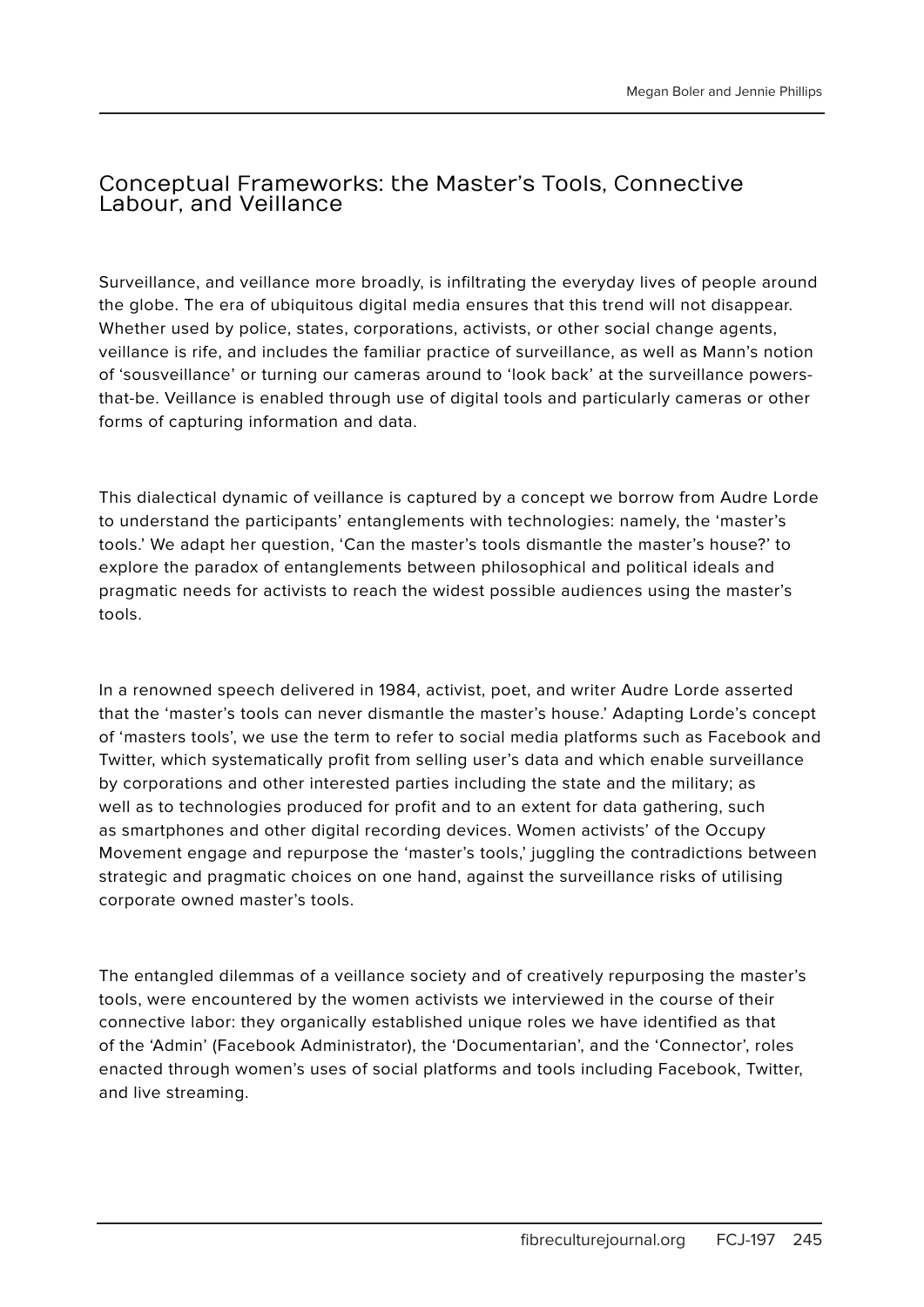Following Barad's conception of entanglements, we explore frictions between corporate owned technologies and activists not as a binary but as a dynamic and productive tension. Connective labor, our third theoretical lens, reflects the embodied entanglement between and amongst humans (for example, activists and police, activists and media makers), and between humans and technologies (activists and platforms, or police and platforms). Within a social movement context, connective labor reveals the entangled mediations of both material, as well as less tangible realities and practices of veillance and the master's tools.

Throughout our interviews with nearly 30 women Occupy activists across North America and with 80 Occupy Movement activists in total, participants identified the value of 'subverting' various 'master's tools,' as this woman from southern California describes:

I became excited about media because of this movement, because it suddenly was a tool that was for the people and not just something that was gonna' be a watching, like something that's invasion of privacy. Suddenly it became a connector … we turn that around and we flip it when what was private before, now is a public mobilisation tool and people are all becoming part of a movement because of a Facebook page … we've subverted something that was potentially damaging. (Maggie, Occupy Orange County)

The appropriation and re-purposing of such tools reveals the anti-corporate ideals of activists in dynamic tension with the vying needs for pragmatic efficacy and affordances of both many-to many and one-to-many communication, despite the very real risks of surveillance.

As we reflect on the question of how to use the master's tools to dismantle the master's house, we can draw on the following remarks by network theorist Jussi Parikka:

The only effective form of intervention in this world is to learn its laws of operation and try to undermine or overrun them. One has to give up being a player at a fairground sideshow and become an operator within the technical world where one can work on developing alternatives. But this then begs the question: What are the skills needed to 'become an operator'? This question is at the core of media theory and 'what is media' that differentiates theorists: is it just technical skill? Is it conceptual? What cultural, contextual skills do we need to operate? This affects how we think of networks too. What is taken to be a network? (Soderman et al 2014; emphasis added)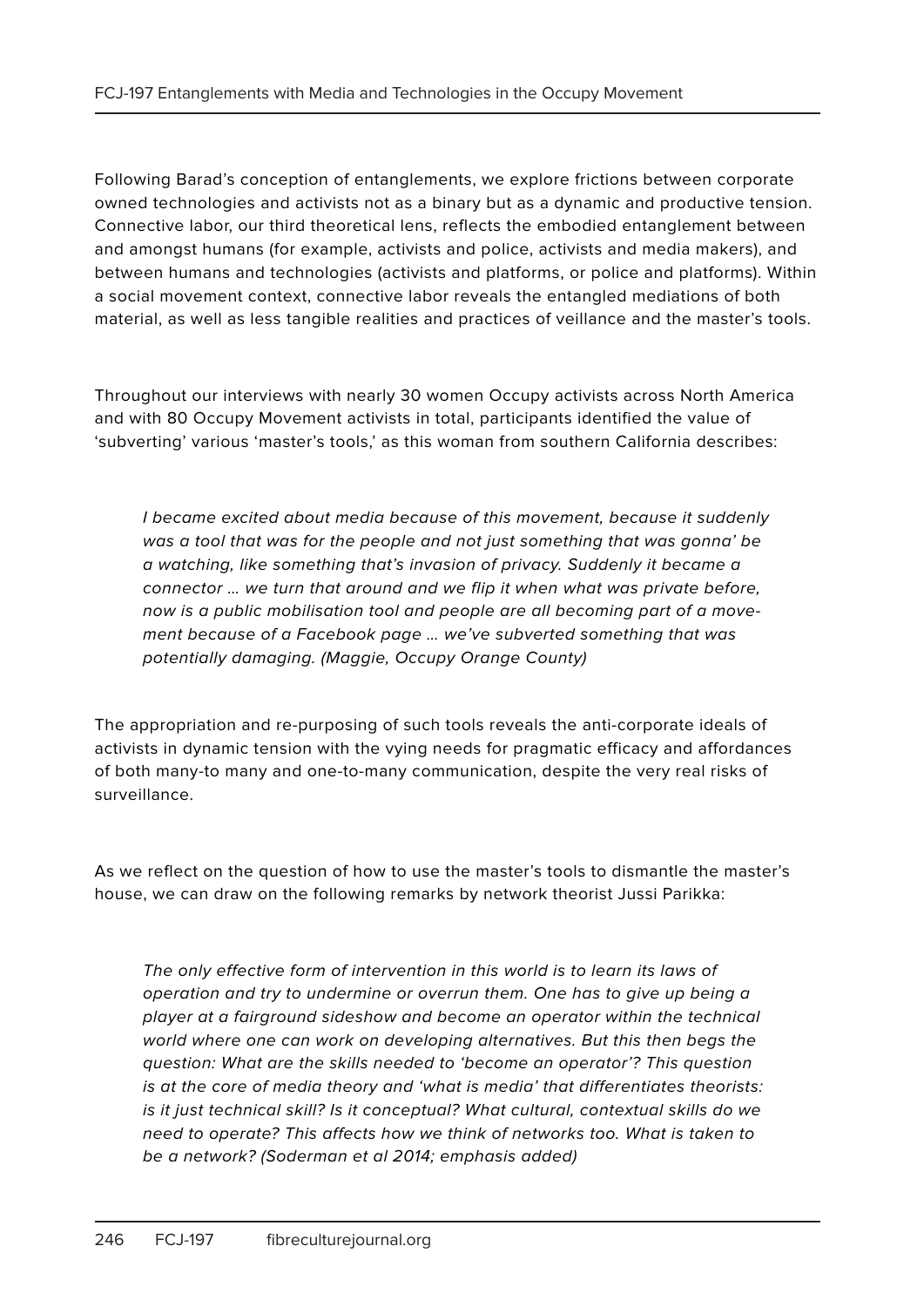Parikka's call for us to become 'operators' resonates with the realities of women activists' DIY learning and action, and how they gained access to tools and social media in order to enact the three key roles of connective labor: the admin, the connector, and the documenter.

Our exploration of entanglements builds on our previous work which foregrounds the connective labor of women Occupiers who actively employ digital media technologies for movement building. In our essay 'Connective labor and social media: Women's roles in the 'leaderless' Occupy movement' (Boler et al, 2014), we identified women's key participation and gendered labor in the North American Occupy movements.

The embodied and material nature of women's connective labor has supported, and in many ways sustained, the contemporary Occupy movement. Connective labor involves maintaining fluid interfaces between the lived material realities shared in meetings, alongside web-based communications such as information sharing, dialogue, decisionmaking and strategising. Both online and off, connective labor works to ensure smooth interfacing and communications across and between the mediated sites of social movements, and calls for skills of meeting facilitation, inclusive and careful listening capacities, organisational facilitation and delegation—to name a few of the requisite skills for connective labor.

Connective labor is intra-action between humans and technology. These entanglements between humans, platforms, ideals and pragmatics reveal intra-action and the symbiotic relationship between materialities and meanings. 'The existence of a strong correspondence between matter, practice, and meaning in Barad's work (2007), indicates that 'matter' can be seen as inseparable from the actions it engenders. As such, separate worlds of, on the one hand, obdurate matter, and on the other, active practices do not exist' (Alberti and Marshall cited in Scott and Orlikowski, 2010: 12).

Entangled intra-actions reveal how 'materiality is understood not as a 'thing' or 'an inherent fixed property of abstract independently existing objects of Newtonian physics' (Barad, 2003: 822), but a process of materialisation that configures reality. Even concepts, rules, language, or software (which are often offered as examples of immateriality) cannot exist without material enactment—whether embodied in thoughts, produced in action, or expressed in texts, machines, or running code' (Scott and Orlikowski, 2010: 12–13).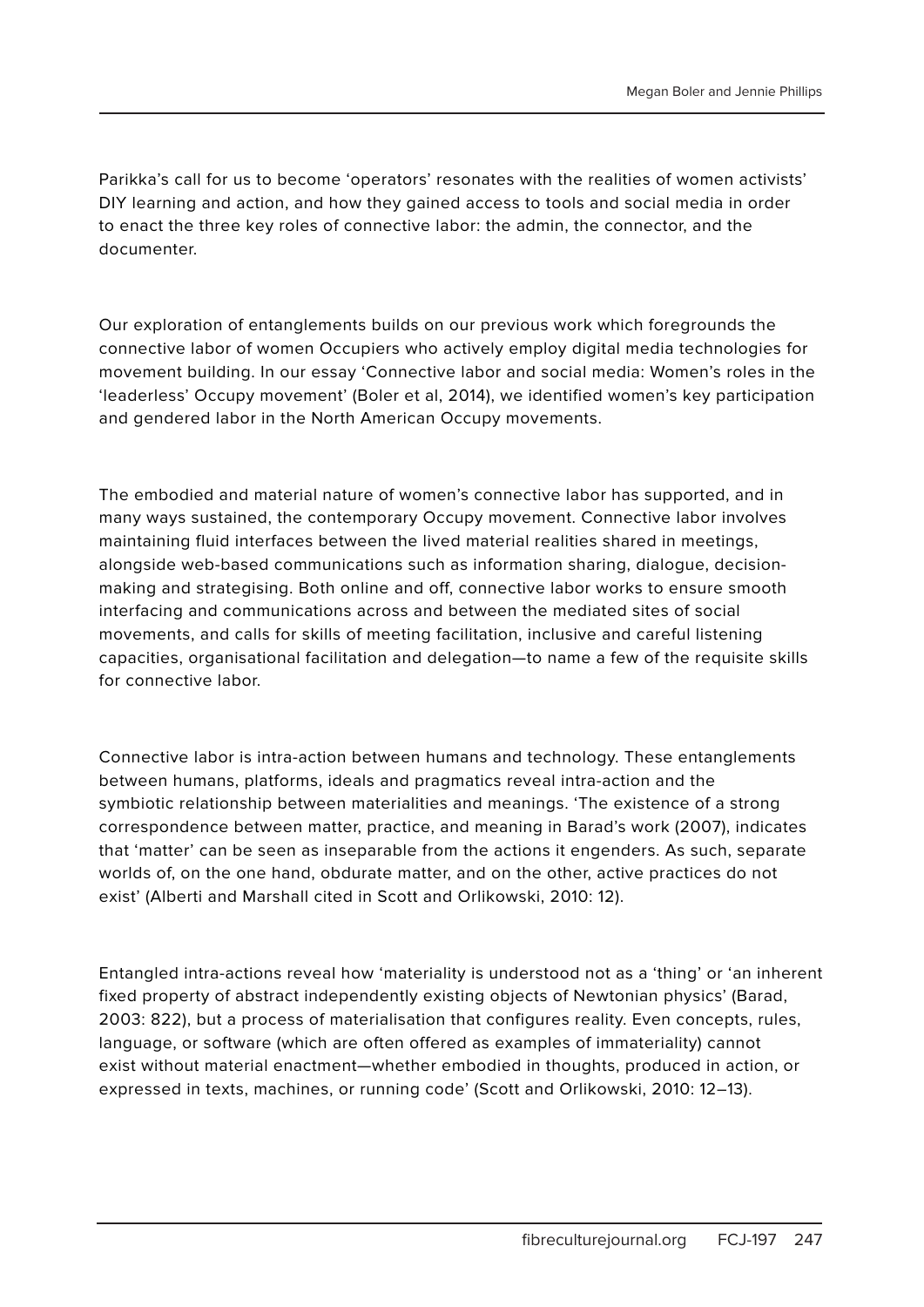Occupy was further characterised by an inherent (and hybrid) creativity, arising in large part from the adaptation of (1970s, second wave feminism) organising tactics including horizontalism and consensus-based decision-making, and consciousness-raising practices. In that essay we foreground the experiences of women Occupiers who actively employed digital media technologies for movement building, and identified three key roles which ground our theory of connective labor: Facebook Administrator, Documentarian, and Connector. These roles distinctively exemplify and fit the definition of immaterial and affective labor (Boler et al, 2014; Boler and Nitsou, 2014). This connective labor that fuelled Occupy, as our interviews and research revealed, is highly gendered and remains largely invisible. While these three roles overlap, there are also important distinctions:

- Facebook Admins organise and publicise the efforts of their Occupy Movement 'city/site.'
- Documentarians archive and author.
- Connectors share, mobilise, reach out, and network.

Connective labor pays particular attention to immaterial and affective work, and builds on Bennett and Segerberg's (2011) 'personalised collective action' and 'logic of connective action.' Diversified self-production and distribution of media result in more heterogeneous, sometimes conflicting, visions of movement building. [13] These women activists historically excluded from access to means of media production and circulation—engaged various DIY and/or DIT modalities to learn from others or teach themselves to use ICTs and platforms ranging from Facebook administration to Twitter to live streaming. The women's adoption of these roles illustrates an extended enactment of Bennett and Segerberg's (2012) 'logic of connective action', revealing the often hidden connective, digital labor of women in sustaining the networked and affective dimension of social movements.

Women's uses of corporate social media networks to administrate, document and connect the movement resulted in fraught entanglements of exposure whereby the 'gaze' of power—particularly of law enforcement and corporate-owned mass-media, as well as both offline and online publics—functions as a perpetual surveillance, alongside the simultaneous empowerment and capacity building afforded by the same media (Boler et al, 2014). 'Veillance' (Mann, 2004; 2013) provides a conceptual approach 'to reconstruct a critical approach that deals with these contradictions' (Langlois et al, 2009). This meta-conceptual framework also provides an analytic approach for understanding the materiality of interface between humans and machines.

Veillance, as Mann defines it (2004), includes two key dimensions: surveillance and sousveillance. The reality of surveillance weaves through our everyday lives as a manifest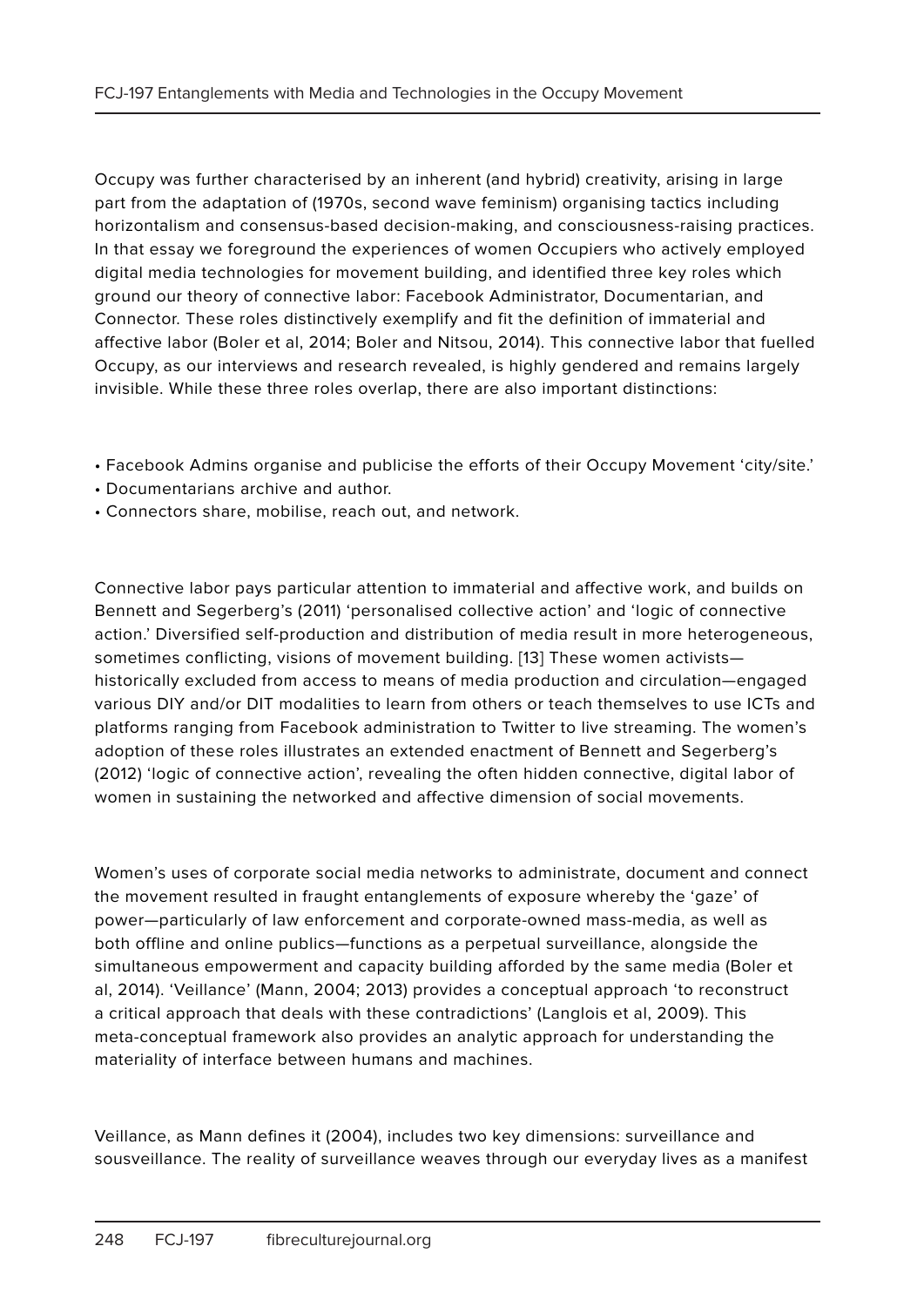practice whether we pay attention or not. Around 1 billion Internet users live in countries approximately 40—with regular censored Internet (Deibert, 2013). Surveillance, the watching from above, was brought into stark relief through international cases such as Wikileaks and more recently Edward Snowden's whistleblowing on the United States NSA violations of constitutionally guaranteed privacies.

Mann notes that 'sousveillance is often implemented by media that is controlled centrally, and thus subject to surveillance,' which points out again built-in contradictions and frictions. However, at the same time, sousveillance 'tends to be distributed and less organised, or at least less hierarchical, and thus conducive to a small community in which individuals trust one another' (Mann, 2004). Veillance is useful especially in its articulation of the dynamic system of surveillance in relation to sousveillance. The felt and material contradictions within the lived context of veillance reflects the dynamic, even dialectical, tensions driving contemporary social movements.

Those we interviewed did not express extensive worry about corporate invasion of privacy and access to profile data. However, in the context of Occupy—particularly when speaking with dedicated anarchists active in Occupy at local conferences—discussions would often turn to the problematic fact that the fibre optic systems not to mention the social media platforms used, are owned by those profiting from our use of technological hardware and software. In sum, complex entanglements emerge as activists engage corporate owned tools and platforms to counter capitalism, and to administrate, document, and connect the movement. The fraught materialities of exposure to the surveilling gaze of power (particularly police and law enforcement and corporate owned mass media) coincide with the charged sense of empowerment and possibility for these first time and veteran activists.

#### Occupy Entanglements: 'Reclamation of Public Space' and 'Coming Up Against a Monster'

Our world is not working for most people. … I'm exceedingly inspired to be with a group of people who are thinking from all kinds of different angles about similar problems … I do believe the state is afraid of us. They would not execute their violence upon us elsewise, right? Even though it seems like a losing battle as you see endless footage of police brutality and cops coming in and throwing tents in garbage trucks and whatnot. The reality is that people mobilising, exercising their very basic freedom of assembly and specifically the act of occupying space, bringing to light the fact that it's already occupied space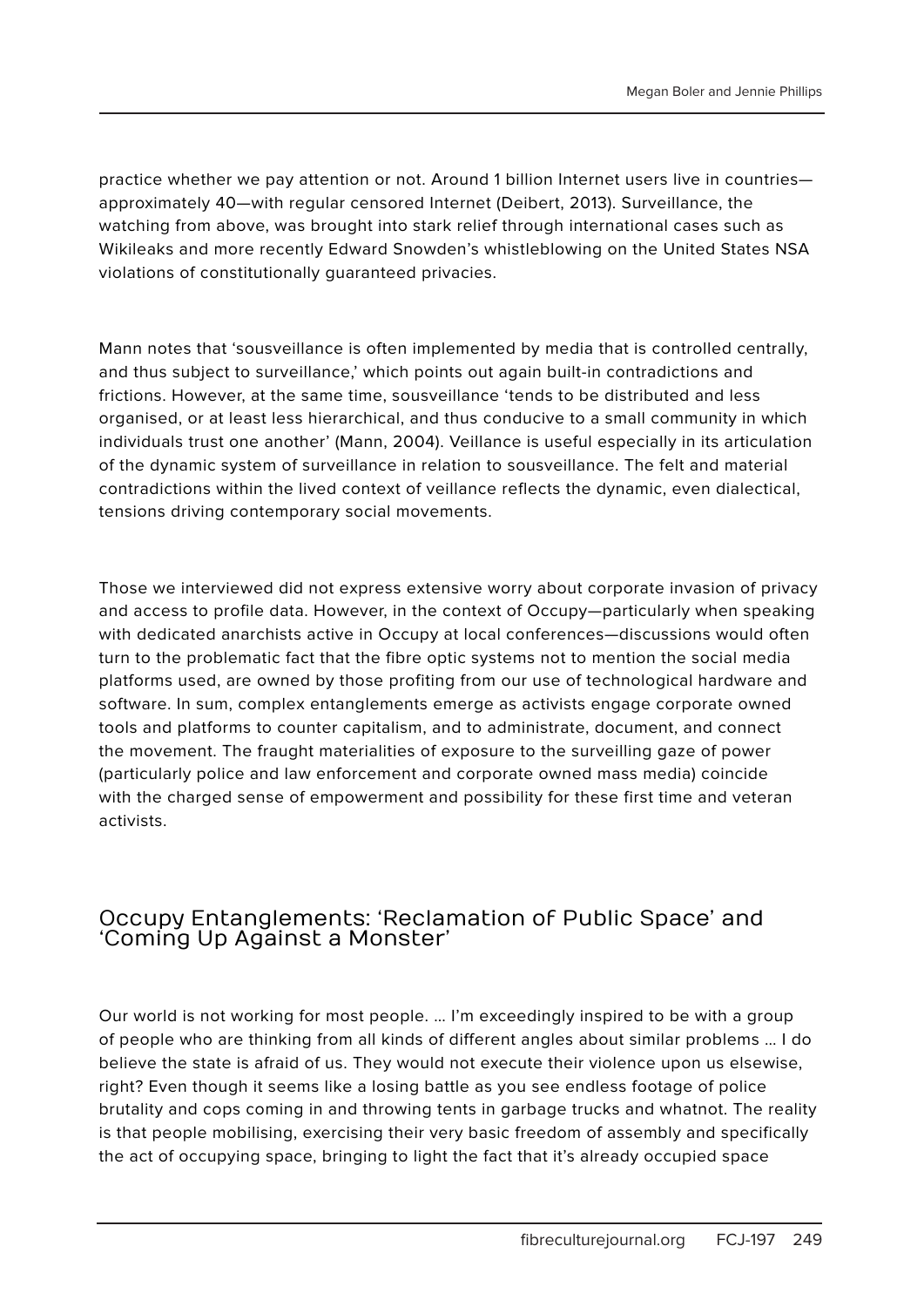and we're on indigenous land, but on top of that, I mean, when capitalism first began its journeys, there was still something called the 'commons' … the reclamation of public space and the very weight of having people say 'no'–although we're coming up against a monster (Tyana, Occupy Wall Street).

We now address in more detail the entanglements that emerged within the course of our research, and situate these frictions within the context of connective labor of women Occupy participants who navigate the vicissitudes of veillance and the paradoxical uses of the master's tools.

#### Entanglement 1: Women Activists' Digital DIY Practices: Accessing the Master's Tools

In the formative weeks of the study, our interviewees reported access to the media tents being highly controlled; as Penny described, 'In the beginning I tried to join the media team but I was pretty much not allowed inside the media tents.' These tents were situated at each Occupy site—they were areas protected with tarpaulins containing tables and digital tools such as computers and locally established wifi networks. Our observations of these media tents revealed a gender division, as male Occupy participants frequented these spaces, while women tended to be in the spaces related to health care, food, or clothing. A fellow participant testified in agreement:

Yeah, there were people like Penny who wanted to get involved but it was so locked down, that we had a security tent within the tent (Penny laughing) and if you couldn't pass that security tent, you couldn't even get in. I mean you could go in the tent but you were locked in within another tent. It's just … it was bad because we had so many talented people around the encampment that wanted to help but we weren't letting them in (Penny's friend and Occupy participant, Occupy Los Angeles).

During our interview in downtown Los Angeles in December 2012, a year after all of the Occupy camps had been closed by militarised and coordinated police efforts across North America, Penny describes teaching herself the skills of live streaming, engaging DIY methods to acquire skills to use diverse communication technologies.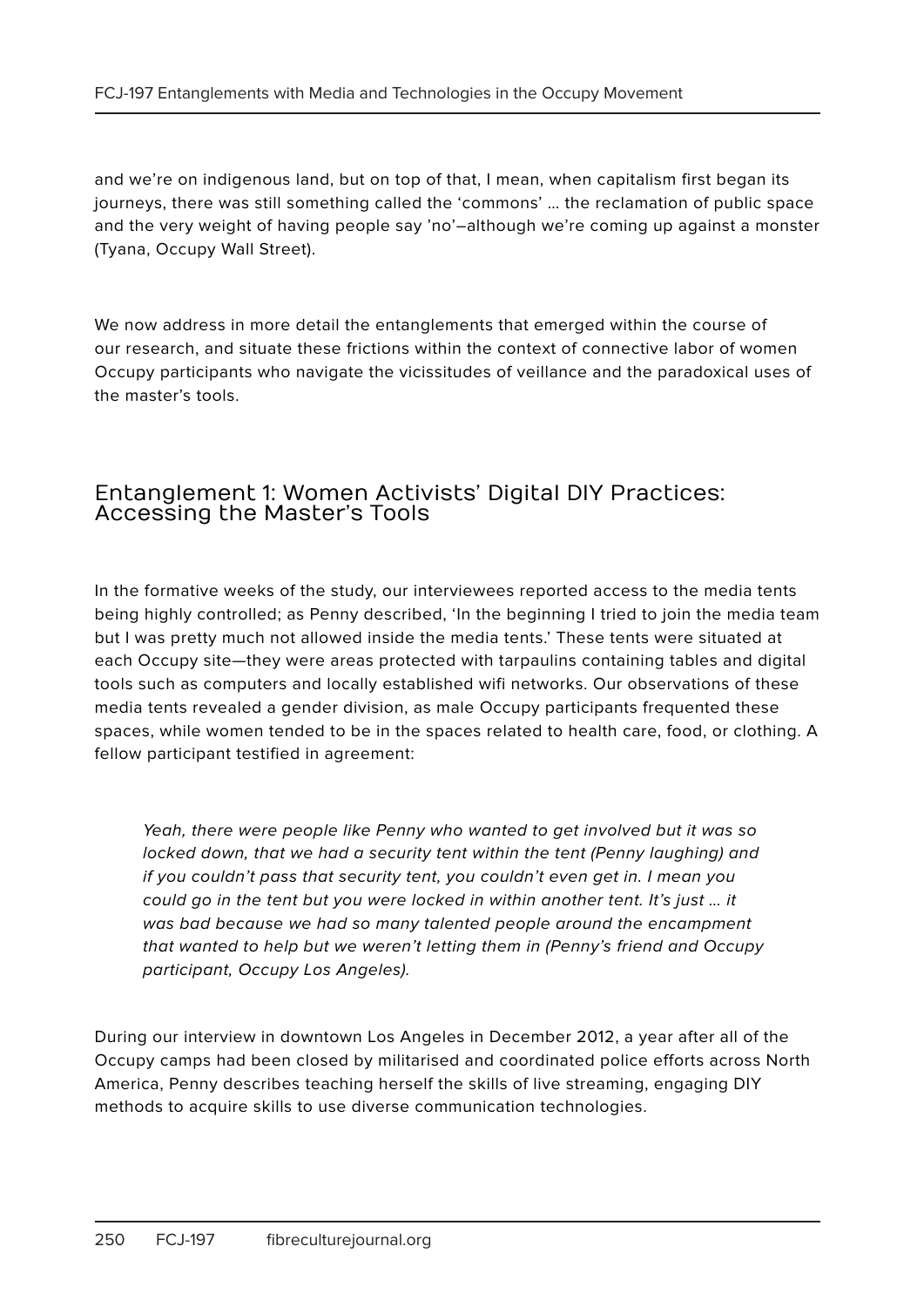I was at GA every night with my little flip cam, I was filming GA and then I would go home and then I would upload it to YouTube, and then I would go to school the next day and then after school I would come back and go to GA and do that every single day. So I was producing more media then probably the entire media team but I wasn't really involved with that team and then in January I started live streaming. I probably would have launched it sooner if I knew I could of. Because I had looked into it but, I looked at live stream and it seemed like it was expensive, you had to pay for it, it seemed out of my reach, and that maybe it was too technologically advanced but then for watching live stream I realised that some of the streamers were using Ustream with android phones, I learned by watching how to do live streaming so in January I started live streaming. Now, I am working with different Occupy news, I am working with OWS week and Occupy public access TV in New York and then also different collaborations with different people (Penny, Occupy Los Angeles).

Penny's description reveals how she engaged DIY practices to become entangled with the digital tools in order to serve as a primary documenter and connector for Occupy. Her experience also shows frictions between activists (being excluded from generally male-dominated media spaces) and frictions between activists and technological access.

She worked 'under the radar' of her Occupy colleagues for some time in order to open yet more inclusive spaces of direct democratic participation within socially-mediated public communication such as one of the Twitter hashtags being used for OLA. Penny describes how she gained access to a Twitter hashtag that was being under-utilised and how she mobilised it as a major source for ongoing, live updates as well as providing anyone and everyone open access to this OLA twitter hashtag. This illustrates the multiple ways in which Occupy women self-skilled in order to assume more active roles in the movement. Social media, it turns out, is perfectly suited to job sharing in these new activist configurations:

Actually, from the very beginning I took over one of the twitters [accounts] by myself because we had … OWS Los Angeles twitter and then we felt that was too long, so we got Occupy LA twitter so we were tweeting off of both of those … there was a lot of strict rules about how we were going to run social media and I didn't feel like I could really follow the rules, so I kind of took the OWS Los Angeles twitter all by myself … ran that one, and I probably tweeted a lot more than the whole team tweeted and I kind of just, well, 'fuck the rules, I don't like your rules, I am just going to do what I am going to do … everything I am going to do is supporting Occupy LA but I am too restricted by the rules.'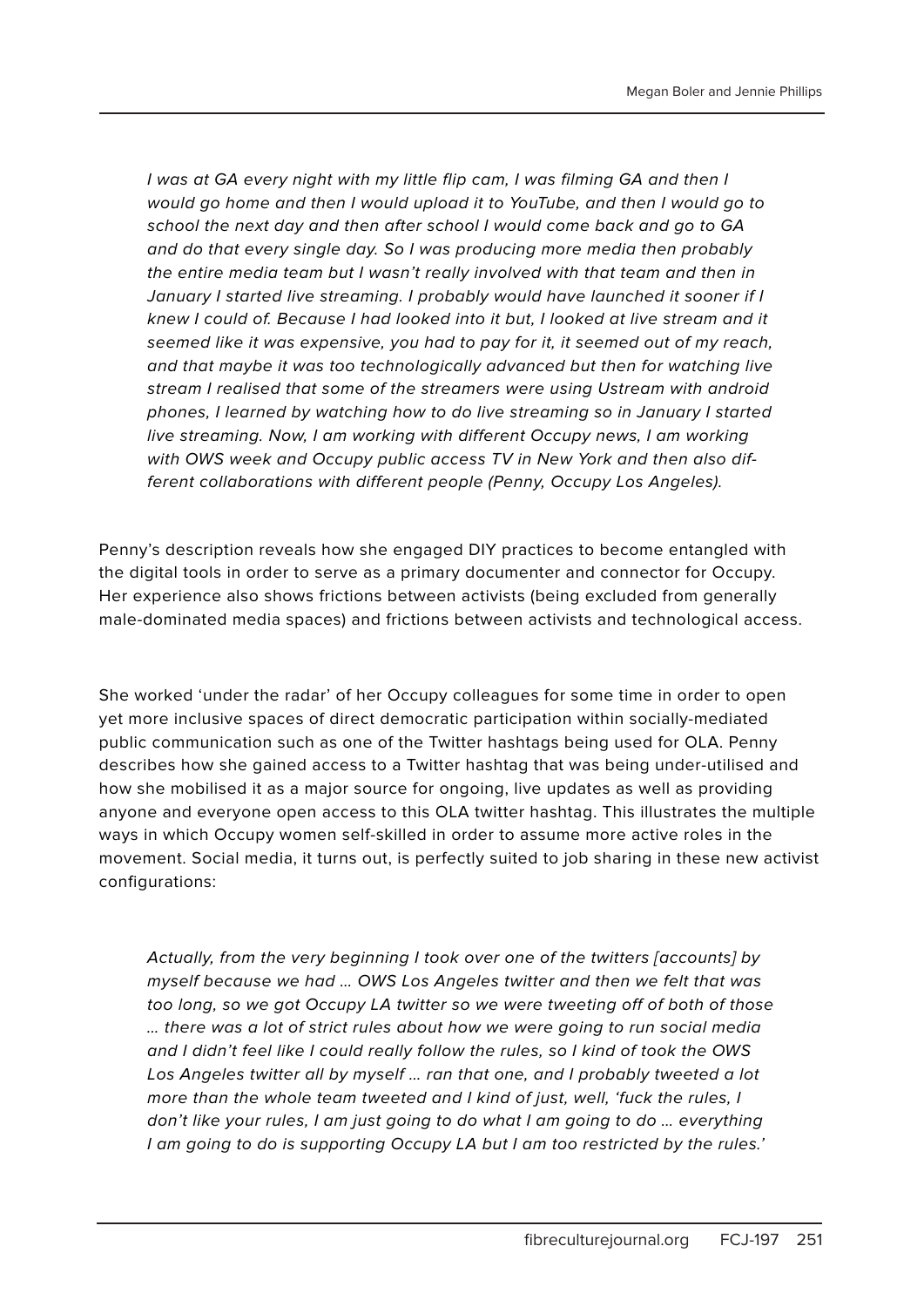I even got to the point where I will write the password on the bathroom wall … It hasn't been hacked or compromised … nothing bad happened … Want the password? (Penny, Occupy Los Angeles).

In our analysis of women's key roles within the movement, Penny's role emerges as that of both a connector and a documenter. Through her DIY efforts she learned how to use these master's tools, and her persistence saw her develop media capacities that had at first seemed prohibitive. The challenge of accessing the technologies and putting them into use is exemplified by her comment, 'I probably would have launched it [my livestream] sooner if I knew I could've.' This example saw a first-time young woman activist with limited cultural and economic resources appropriate tools to become the key livestreamer and documentarian of Occupy Los Angeles. Penny's persistence and commitment, her labor as both a connector and documenter, proved indispensable to the movement. This was echoed by a fellow activist, 'Penny has become our soul … her footage is worth a lot' (Katie, Occupy Los Angeles).

As explained by another interviewee, her relationship to the tools is defined by connective labours—being a Facebook admin, connecting, and documenting. Her labour thus helps to magnify the voice of Occupy, encouraging a level of information sharing that served as a catalyst for other peoples' engagement.

I was totally technophobic … but when the movement started I just started adding people and within, I remember, in nine days I had like 900 new friends … and it's people from all over the world. What I saw in terms of the mobilisation over the Internet was fascinating and how everybody started sharing what was really going on in places, and how it has Google Translate right there, and I could read articles from everywhere in the world. People were sending stuff about what was happening in their city and it was the most worldwide news that was present and what's happening in some city in Hamburg, Germany, and what's happening … in Algeria. … I never would have jumped into it if the Occupy movement hadn't suddenly catalysed that … (Mary, Occupy San Francisco).

Penny's experiences reflects a common experience of feeling excluded and alienated from accessing digital technologies, yet Occupy provided opportunities to catalyse women to engage DIY methods and overcome technology-related fears.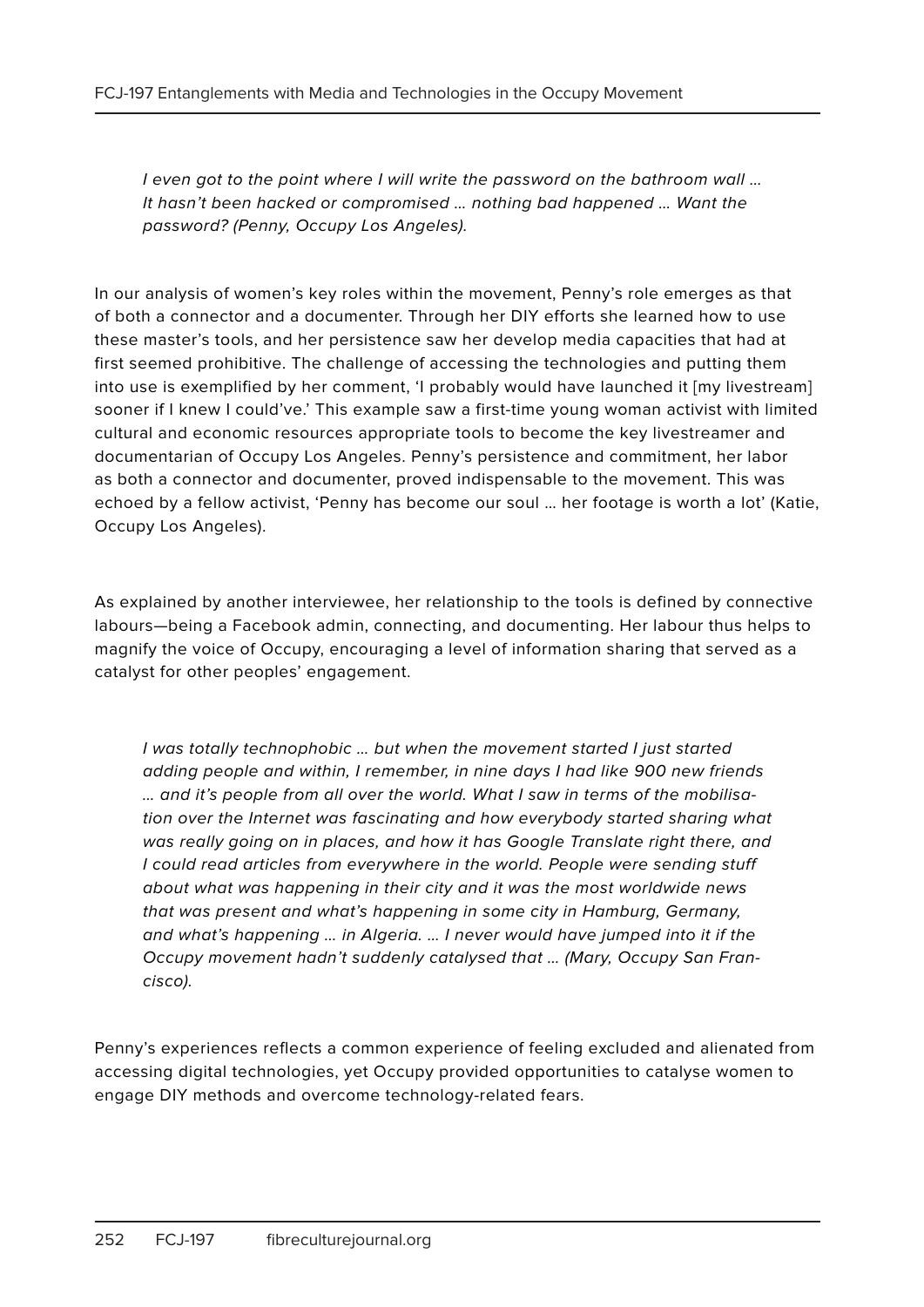#### Entanglement 2: Using the Master's Tools for DIY Reporting: Frictions between Citizen Journalism and Corporate-Owned News

Occupy participants engaged the master's tools and utilised sousveillance to counter misreporting, or lack of reporting of Occupy events. A persistent thread across all interviewees was the need to identify free spaces to amplify the unfiltered, uncensored, living reality that was Occupy. This interviewee addresses her use of social media to fight the dominant narratives of corporate and traditional news media:

I was trying to fight some of the media narrative because we have so much paid advertisement, paid media coming at us that I really wanted to educate people. And really connect with people too that were of the same mind because I can shout all I want as one person and you look maybe kind of like a crazy person but if you have a 100 people shouting about what they want then you're a force to be reckoned with (Anna, Occupy Santa Cruz).

Another participant explains the disconnect between what the media was reporting and what was really happening on the ground:

Tuesday? Oh Tuesday's the day … [the police] were supposed to shut it down. … it was the first time that a comparison started to happen where you started tracking what the real media was saying about what was happening and you could see the total 1984 Newspeak going on. You're like, 'what the fuck?' Because you're there. Your friends are there and then you're reading the articles and you're going, 'that's not what happened.' And you're starting to actually see this fallout, and it's not that… I didn't have any love of media before that point, but I really was like, 'this is crazy' (Maggie, Occupy Orange County).

Her description of traditional media reports on Occupy events as 'Newspeak' demonstrates a widely shared sense of disconnect and conflict between divergent narratives and discourses about Occupy. Significant here is that movement participants increasingly came to 'trust' or privilege eyewitness accounts, variations of citizen journalism as well as video of events quickly uploaded to video streaming sites. In this sense, one can identify the entanglement with the master's tools, which enabled participants to provide what they considered to be accurate, grassroots, and eyewitness media coverage.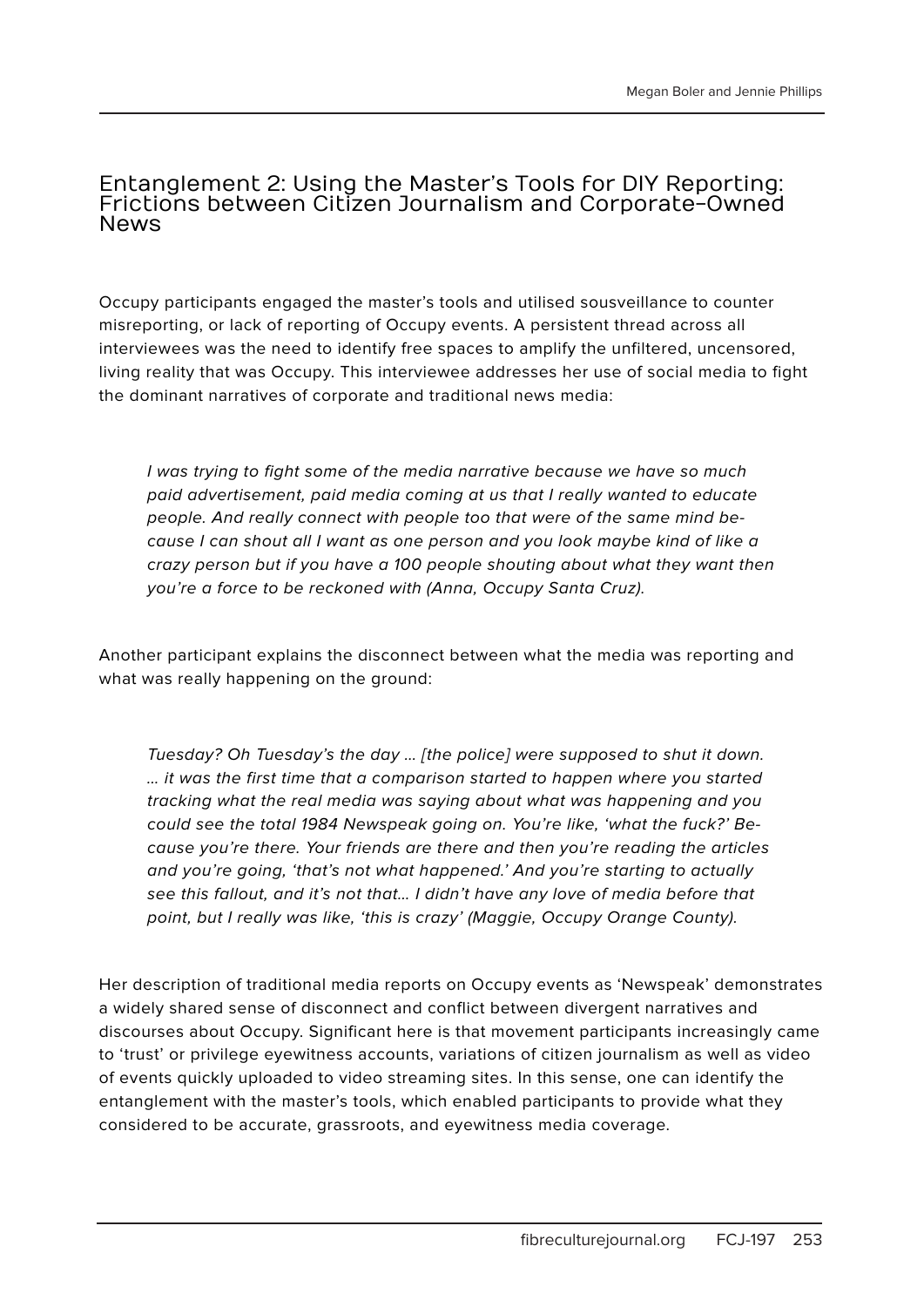Aptly summarising these entanglements, one interviewee describes how:

This [Facebook] data feed felt like a total participatory action study … In essence, by being out there on the front lines and getting news media right there at that time, it was like we had infiltrated and we were actually seeing the 'Newspeak' really happening … We the people can make their own news now.

This same participant then describes sousveillant entanglements, with the Occupiers as the infiltrators who had a unique opportunity to witness newspeak being produced:

By being out there on the front lines and getting news media right there at that time, it was like we had infiltrated and we were actually seeing the Newspeak really happening. … And it was the very first time that I … kept the news that the media made and the news that we had created … it's just really fascinating to me … this whole media thing … people are taking video of the cops beating up the people, and the cops used to be taking the videos. So it's like we've got this panopticon both sides. We're all watching each other now (Maggie, Occupy Orange County).

Maggie's description reveals the entanglement of veillance in action—the muti-directionality of cameras, using the master's tools to record police brutality and document the events not fully-reported by traditional news. The end result is what she describes as a dual-directionality panopticon.

One participant explains how social media tools allowed activists to challenge the mainstream media's narratives and document what was actually happening on the ground to show police brutality and the closure of camps:

And so, the night of that raid specifically … there was a group of us on Facebook and people were getting Twitter feeds too, and at the same time we were getting information both from the regular media, we're listening to the regular media while getting news feeds from our friends, and we were putting everything, one after the other up on Facebook and just feeding, and we created our own newsreel, because we were getting in, this is what happened, and 'the cops just came up and now there's a standoff, and now there's' … So, it was interesting having five different people on our side taking in news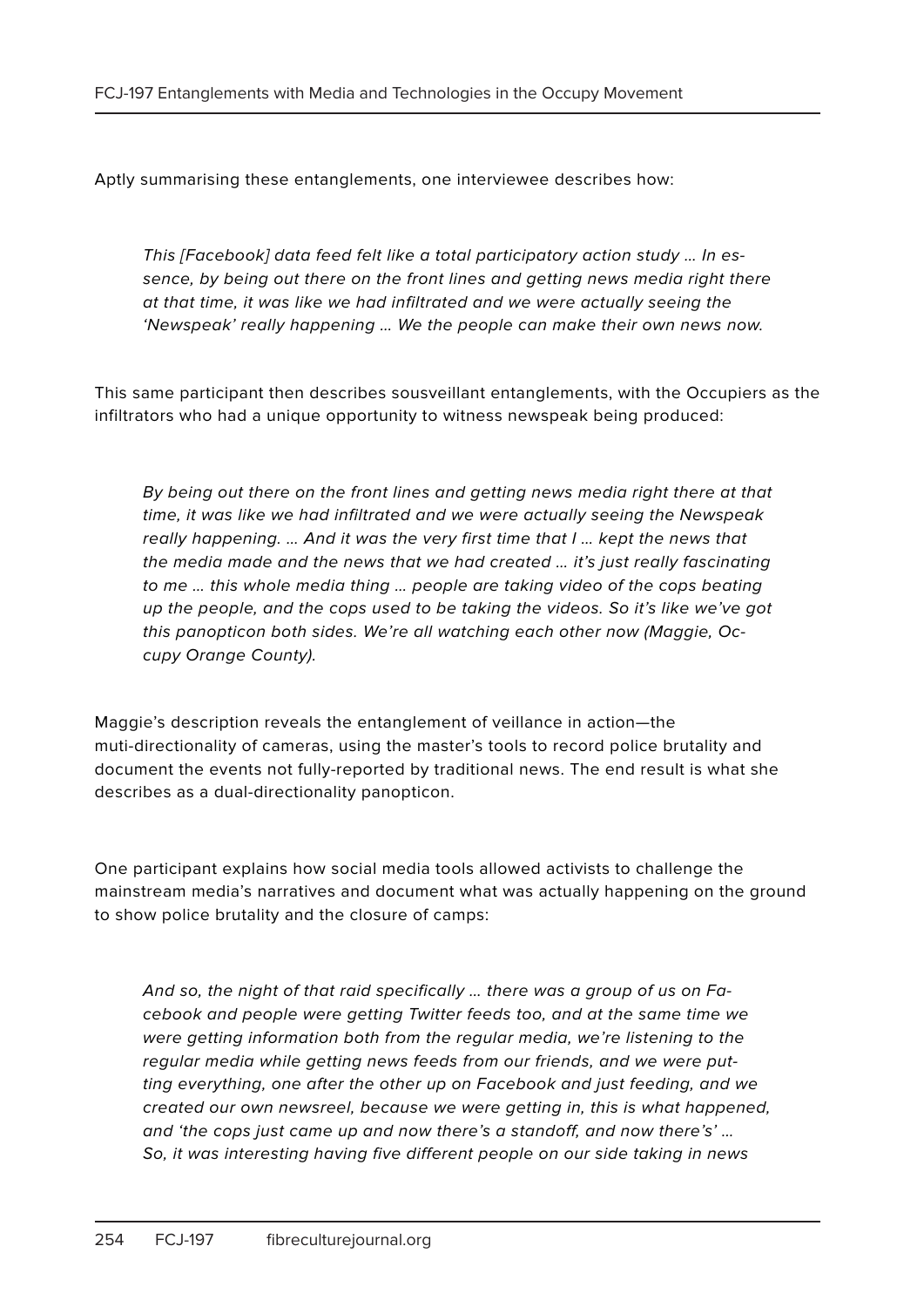straight from the front, from where the guys were and then having that running reel of what [mainstream media] were saying was happening and then putting both in…like, '[mainstream media] just said this, but look what we have' (Jean, Occupy Los Angeles).

Another participant from another Occupy site describes her connective labor, and use of these platforms for 're-reporting', using the master's tools to produce eyewitness news and filtered, or synthesised news as an alternative to the misleading traditional media coverage (or lack therefore) of Occupy:

I was doing that extreme information feed, six live feeds open at once, reading all the Twitters, reading several hashtags at once, and just watching them refresh and refresh and trying to figure out what was happening. … I was re-reporting it in a slightly condensed (way) … giving more of an update and overview with links so that people could hook into that story and know what was happening (Laura, Occupy San Francisco).

Engaging the master's tool to challenge the traditional, unidirectional forces of one-way surveillance (watching from above), the activist above describes the use of cameras and posting these alternative citizen reports as a subversion of the surveillant gaze: 'people are taking video of the cops beating up the people.' This subversion of master's tools to watch the masters demonstrates sousveillance, or 'watching from underneath.'

Mann identifies sousveillance as an urgent focus for our practices, lives, and research:

Sousveillance, derived from French 'sous' (below) and 'veiller' (to watch), is the art, science, and technologies of 'people looking at'. Sousveillance typically involves small person-centric imaging technologies, whereas surveillance tends to be architecture or enviro-centric (cameras in or on the architecture or environment around us) (Mann, 2005).

Other participants describe the frictions between corporate owned reporting and front line documentation by Occupy activists with the master's tools, of events that remain unreported by traditional media: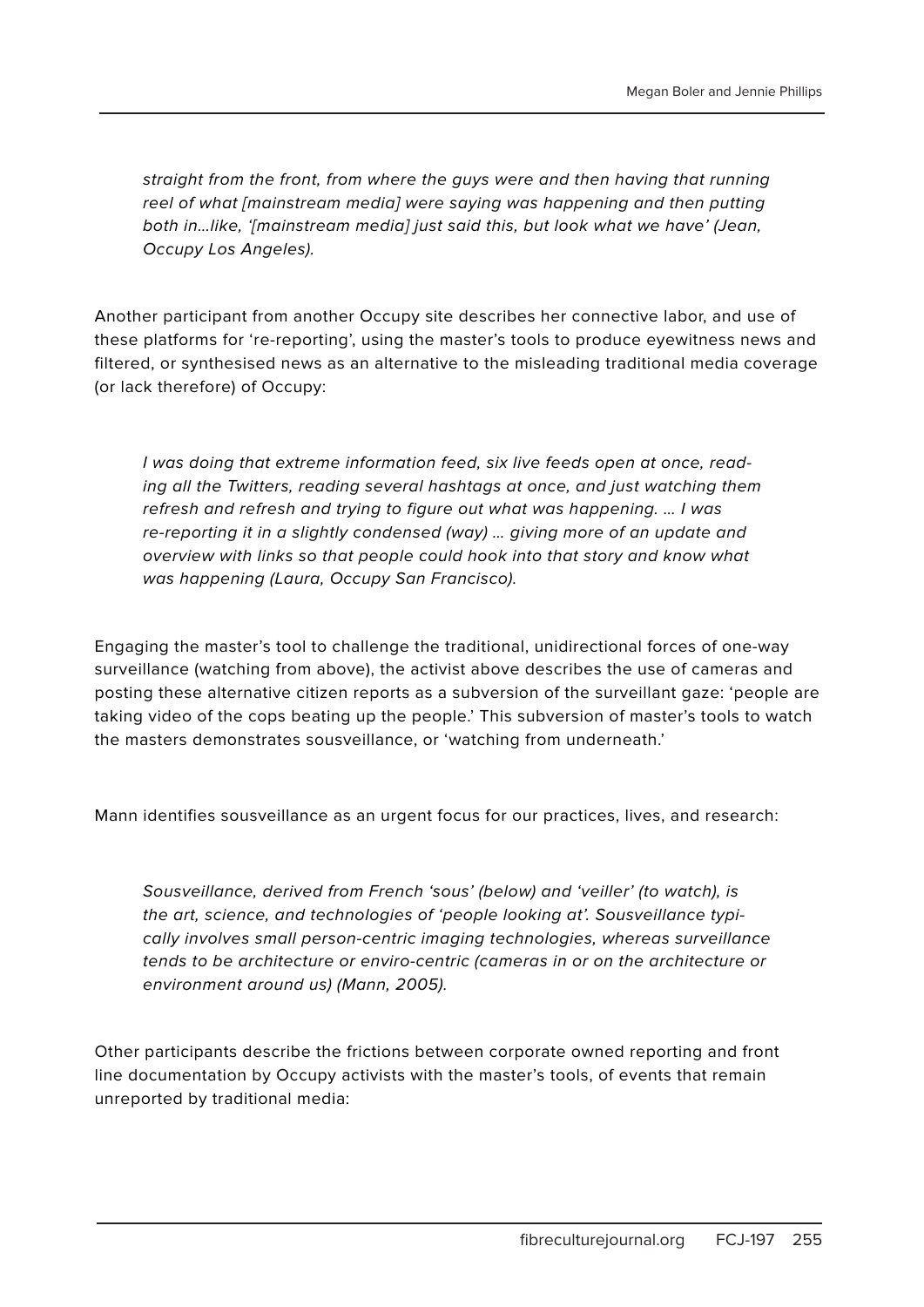Only us that actually went through it and saw it, that actually were there, understand what happened, and that's why we make sure that we have our own people … taking pictures (or) live streaming (Penny, Occupy Los Angeles).

In sum, the frictions between corporate owned news and DIY reporting by activists using the master's tools determine whose narrative is accepted as authoritative; and whose story 'counts' as the record of the entanglements between activists, police, and the state.

#### Entanglement 3: Activist Ideals of Openness and Challenges of Infiltration and Police Violence: Subversive Uses of Master's Tools

Our participants highlighted frictions between platforms and tools as potential apparatuses for surveillance that simultaneously afforded the capacity for outreach and organising. There were heated debates and differences amongst the participants of the horizontal, leaderless movement regarding planning and strategies, and around surveillance and infiltration versus the commitment to openness and inclusivity. The central use of Facebook and Twitter for communication, organisation, and planning meant that many of the social media conversations surrounding Occupy were open, transparent, and public. The encampments as well as the General Assembly meetings and working groups also followed along the same vein. While smaller planning groups met off camera and offline, the Occupy ethos of DIY culture prized openness and transparency, despite the corresponding risk of infiltration:

Everyone still says there's police infiltrators. Right now, social media, with all the problems that we're dealing with, people disagreeing, some people have said, "Oh, some of these people that just always start arguments—maybe they're police infiltrators" (Katie, Occupy Los Angeles).

Showing the entanglement between their national Occupy network and state forces, Jane from OLA described how the police targeted their media tent at the precise moment of a pre-arranged, national 'inter-Occupy' Skype conference call:

The first night that we were set up to actually do one of the calls from our tent, a media tent at Occupy LA, the bomb squad showed up. They came right into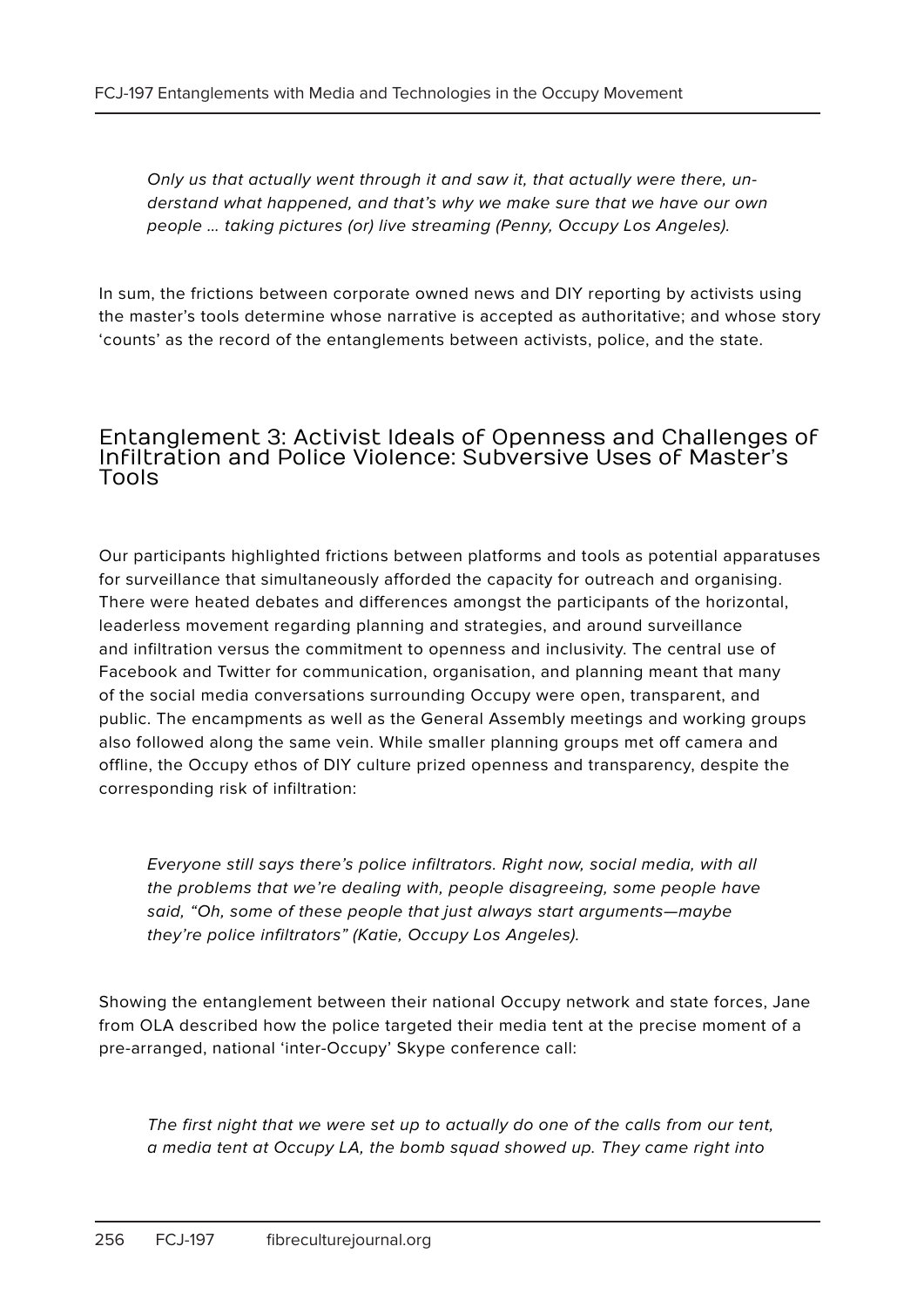that tent. They didn't really go anywhere else on the grounds [laughs]. And we're like, "You guys gotta go!" and I said to myself, we must be doing something really consequential if the bomb squad's gonna' try to coerce us out of this area, and this tent, and try to get us to leave. And of course we said that we weren't going and that they could blow us up. (laughing) and it would be fine and so i was just sort of trying my best to get everything accomplished that i thought would be able to set us up for something better once i knew the raids were coming and the camps were gonna' be decimated (Jane, Occupy Los Angeles).

The 'coincidence' of a bomb-squad arriving to disrupt the national Occupy Movement call, saw the participant anticipate the police raids that would occur shortly thereafter: the internationally-orchestrated, violent and forcible state and police shutdown of Occupy sites across North America on Nov 17, 2010 (Wolf, 2012).

Another participant describes sousveillance in terms of using tools to connect across the  $U.S.:$ 

I had been working with people at OWS and in Philly and Portland about putting together this inter-occupy and this conference called Service and we were doing conference calls using wifi technologies and our mobile phones from city hall grounds.

The added risk with operating in these online 'public spaces' is the exposure to surveillance technologies. As described by Mann (2004):

Surveillance … as with profiling, often operates in secret, in the context of larger peer-anonymous communities, thus breeding mistrust, which itself breeds more surveillance, as a vicious cycle. Not to forget, of course, the lack of inverse visibility that can lead to corruption of politicians who use secrecy to hide theft of public monies, and the like, in a surveillance-only society.

Speaking directly to the friction between surveillance and sousveillance, Mann writes: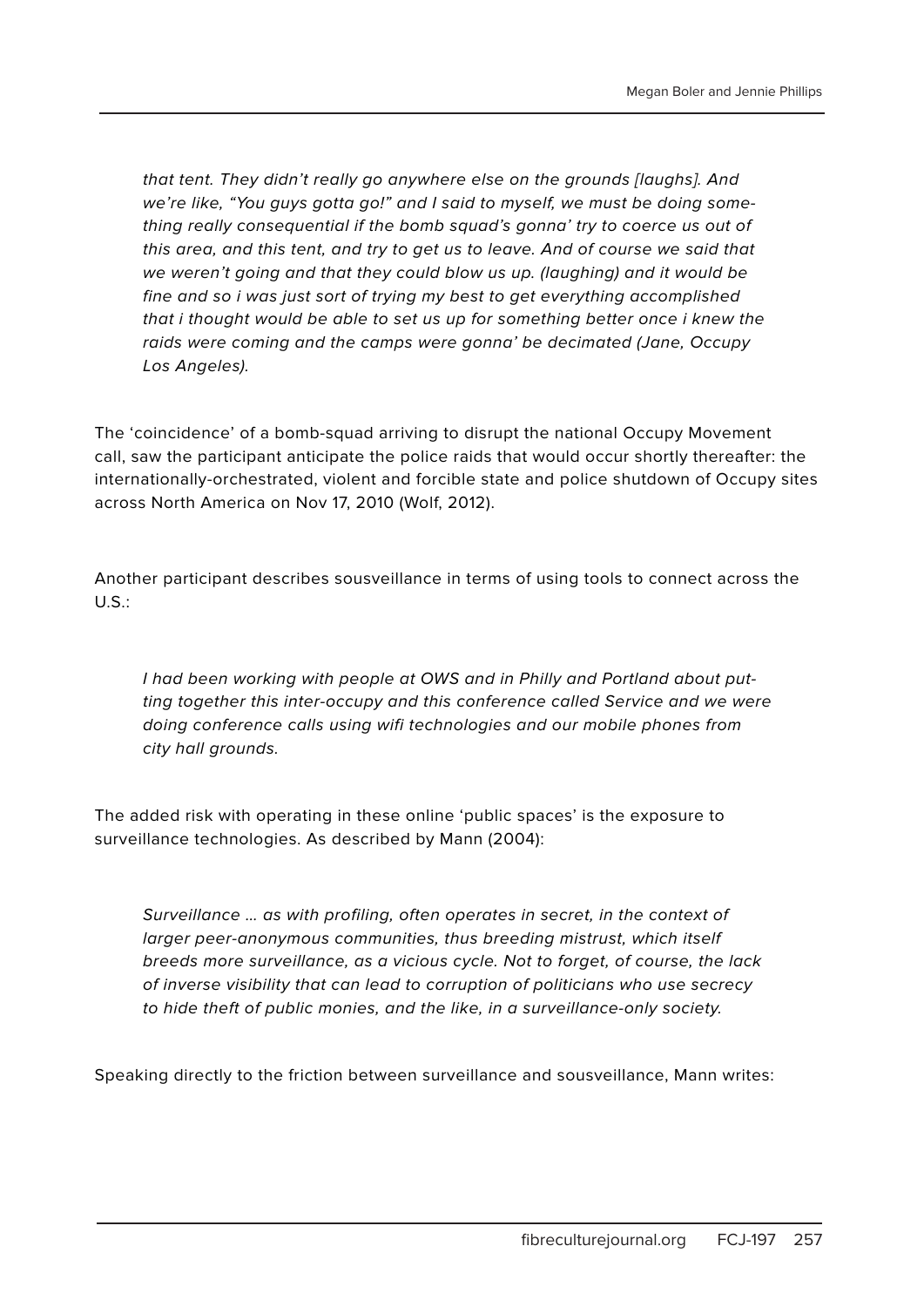Surveillance often embodies an hypocrisy, e.g. 'we can watch you but you're not allowed to watch us'. And since surveillance is the veillance of hypocrisy, we might ask 'what is sousveillance the veillance of? Integrity is the opposite of hypocrisy. So we might argue that sousveillance is the veillance of integrity. Also worth noting, sousveillance is often implemented by media that is controlled centrally, and thus subject to surveillance.

Our interviews with participants who experienced conflicts, dissonance, violence at the hands of police, media, or military, reflect descriptions of sousveillance that appears to be the 'new normal' of undersight from beneath. Challenging Lorde's assertion that the 'master's tools will never dismantle the master's house,' the use of such digital tools and platforms contributed the otherwise unreported or underreported police and state violence against the Occupy protesters and camps.

# Conclusion: Commitments to the Long Haul of Social Change

The closure of the North American camps did not mark the end of the Occupy Movement. Since the internationally orchestrated, violent shutdown of all Occupy camps on November 17, 2011, the movement has continued—some retaining an association with the term 'occupy' and others not. These local and regional direct actions include: Occupy Sandy, a successful relief effort after Hurricane Sandy, coordinated through the Occupy network of that region; and, Occupy the Hood, one of hundreds of organised occupations and protests in support of families or people whose homes are threatened with foreclosure. Most Occupy developments are highly local and reflect a high rate of success in accomplishing targeted goals. Such actions and efforts are often focused in particular neighbourhoods within a city; these include, Occupy the Hood (Los Angeles), Occupy Bernal (San Fransisco), and Occupy the Farm (occupations of public spaces for urban gardening). The established web-based networks of Occupy have played a key role in mobilising local direct action.

Despite the fact that master's tools may change our relationship to politics and media for the rest of our lives, the risks and costs of using tools developed by corporate behemoths are of increasing concern not only to activists but to everyday users of the Internet; while we populate Facebook, Twitter, and Google with extensive personal, financial, political, demographic details, these are taken and used for corporate profit. More recently services like Ello and Diaspora offered alternatives to Facebook; however, those involved in social movements are more likely to use services that ensure a critical mass of social media users.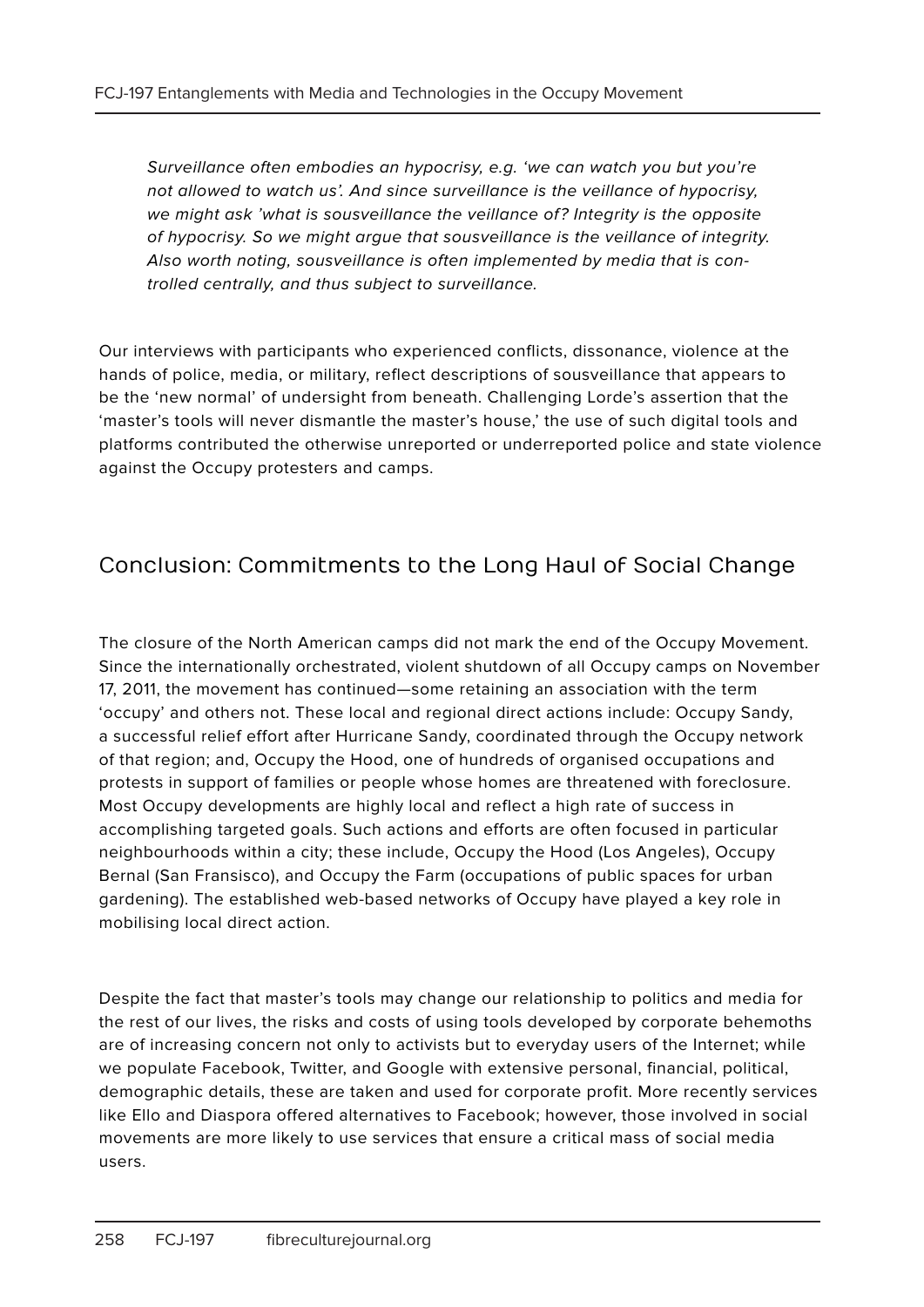The concept of the master's tools usefully acknowledges contradictions effectively built into the tools themselves: for example, the interests of those who produce and profit from the tool are built into the tools' uses, entangling the user within contradictory interests. But the conceptual tool doesn't intend to answer the question of whether these tools can or cannot dismantle the master's house: this conflict is ongoing and currently unfolding within a global context. Activists expressed divergent perspectives about these paradoxical entanglements. While some Occupy participants celebrated the subversive use of Facebook by social movements, other activists are deeply concerned about the increasing privatisation of the Internet and the need for technological alternatives of all kinds.

The uses of alternatives such as mesh networks were demonstrated during the recent four-month Hong Kong Occupy movement of 2014; news and blogs reported on the initial use of the 'FireChat' application to organise, coordinate, and communicate for the first weeks of the movement (Meyer, 2014). Contradicting some of the hype about FireChat use, Jason Li notes the following: 'During the Hong Kong protests, everyone I spoke to said that Facebook and WhatsApp were by far the most commonly used communication tools' (2015). In a similar vein, authors Ivan Sigal and Ellery Biddle of Global Voices emphasise the precipitating "affect" that frequently "sparks" a revolution, despite traditional news hype that too often heroifies a new technology as the movement catalyst (Sigal and Biddle, 2015). While the future of mesh networks and the value of FireChat is contested and remains in question as a solution (Sigal and Biddle, 2015), Meyer describes the tension between corporate owned infrastructures, software, and digital tools and activist visions and aims: 'many see mesh networking as a new, more promising kind of Internet. Mesh networks are more secure and resilient. They're not as easy to dominate. As such, they seem ideal for disaster and protest situations' (Meyer, 2014).

Despite debates about the precise role of social media in different contemporary uprisings and protests since 2011, the Occupy movement is historically unique in the fact that events are readily communicated to witnesses around the globe through 'just in time' communication technologies, through virtually synchronous and one-to-many communications. These forms of communication and mobilisation employed by Occupy, enabled by the masters' tools, represent the new media foundation of contemporary hybrid social movements. As we anticipate new developments within hybrid social movements, the catch–22 of the entanglements between humans and technologies alert us to remain cognisant of a guiding thesis from Donna Haraway's 'A Cyborg Manifesto': 'Irony is about contradictions that do not resolve into larger wholes, even dialectically, about the tension of holding incompatible things together because both or all are necessary and true' (1991: 149).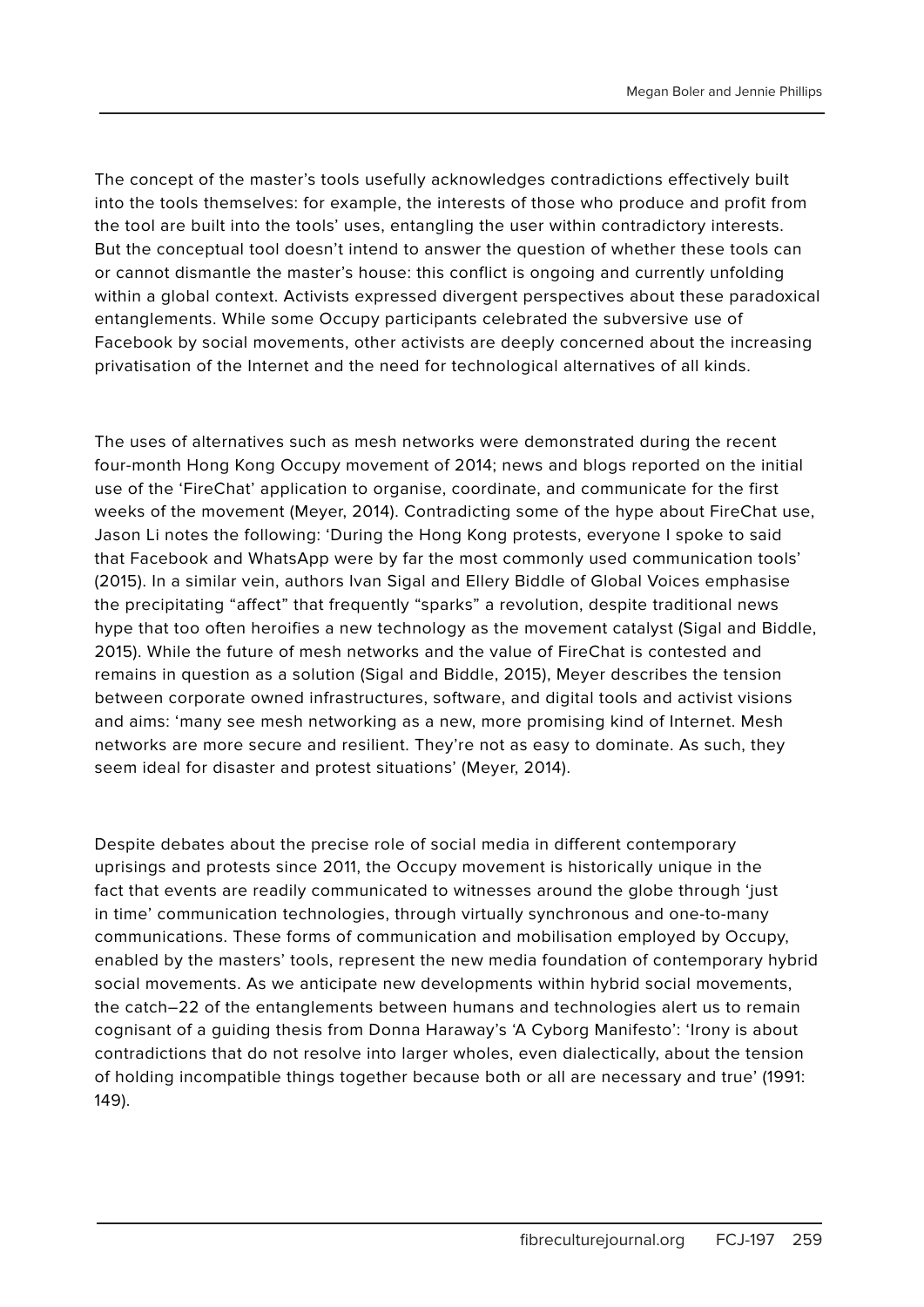Irony aptly captures the paradoxical entanglements of contemporary social movements struggling for economic justice while simultaneously engaging and supporting corporate owned tools and platforms. The irresolvable frictions echo the truism of radical democracy as an unfinished project. The activists we interviewed recognised this, and clearly expressed their 'long-haul' commitment to the action, philosophies, and vision that the Occupy Movement calls for and represents. Queering the binaries—one effect of intraaction and entanglements—is not an overnight affair; the required long-haul commitment to social justice and economic equality is an unpredictable journey into uncertain terrain.

#### Biographical Notes

**Megan Boler** is Professor of media and education at OISE/University of Toronto. Her books include Feeling Power: Emotions and Education (Routledge 1999); Democratic Dialogue in Education (Peter Lang 2004); Digital Media and Democracy: Tactics in Hard Times (MIT Press, 2008); and DIY Citizenship: Critical Making and Social Media (eds. Ratto and Boler, MIT Press, 2014). Her previous funded research 'Rethinking Media Democracy and Citizenship' examined the motivations of producers of web-based challenges to traditional news. Her web-based productions include the official study guide to the documentary The Corporation (dirs. Achbar and Abbott 2003), and the multimedia website Critical Media Literacy in Times of War.

**Jennie Phillips** is a Doctoral Fellow with the Citizen Lab, University of Toronto. Her research aims to identify a distributed approach to developing crisis resilience within virtual civil society networks. With an MA in Education Technology, she has experience in Emergency Management, international development, training and technology with the federal government, private, non-profit and her company ellips design + consulting.

#### **Notes**

[1] 'Hybrid social movement' refers to contemporary convergence of social and digital media as key communication tools for social movement organising, "hybrid" referencing the fact that social movements now rely significantly on both online and offline networks.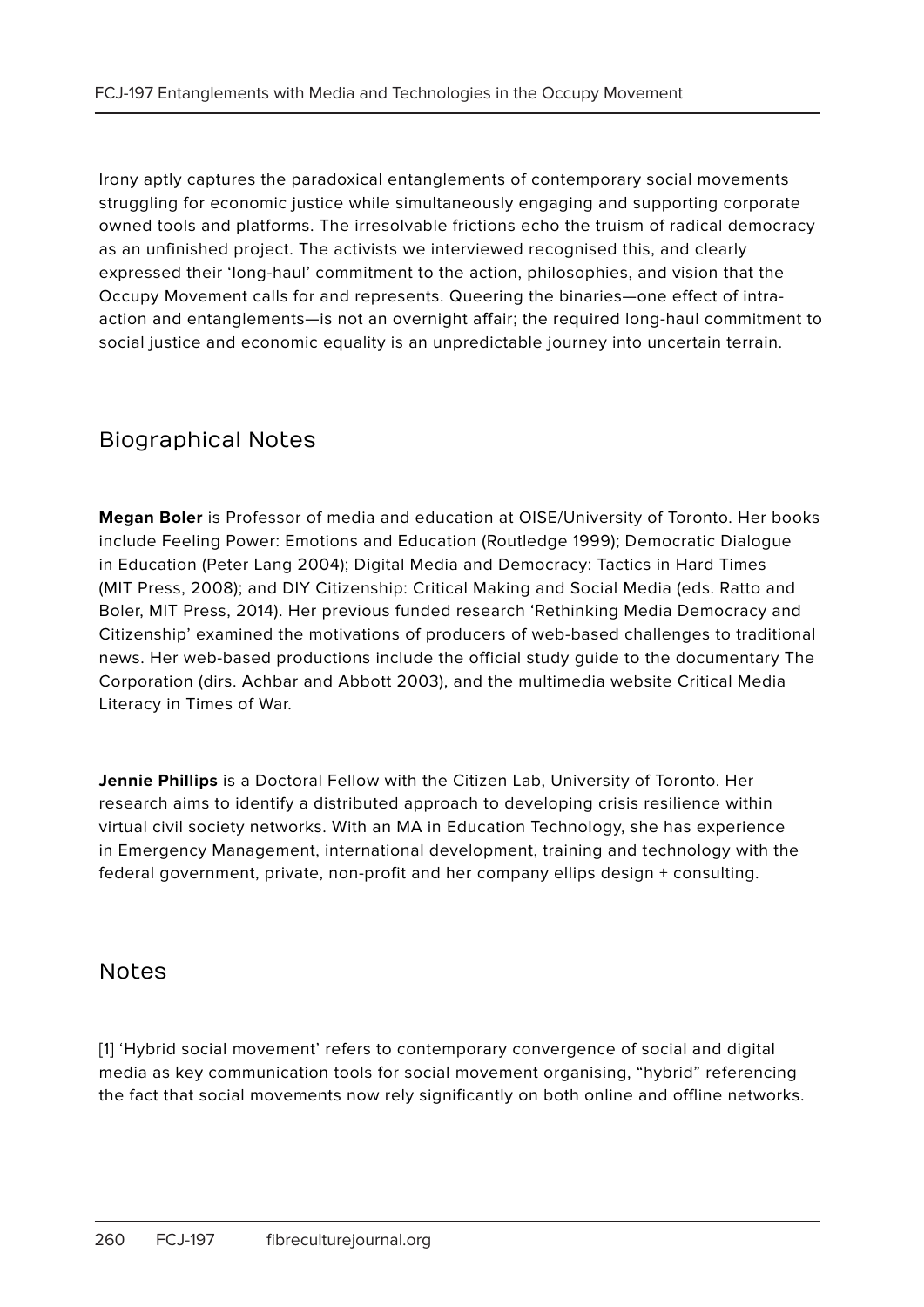For further discussion of the hybridity of on- and offline practices within social movements, see for example Boler 2008; Boler and Nitsou, 2014; Castells, 2012. 'This hybrid of cyberspace and urban space constitutes a third space that I call the space of autonomy' (Castells 2012; 222).

[2] For a discussion of weak ties see for example Gladwell (2010). See also Wolfsfeld et al (2013).

[3] Gaby and Caren (2012) highlight that activists and supporters like to use the tools they know; the platforms are designed on the basis of sharing and contribution, and capitalizing on them allows tapping into large, dense networks and engaging the 'movement sympathisers.'

[4] Other scholars highlight the potential of online networks to impact to offline results (Tremayne, 2013; Aday et al, 2010, Conover et al, 2013). They can be used to connect individuals for resource mobilization, collective framing, and help navigate the challenges of mass organization and coordination (Bennett and Segerberg, 2012; Theocharis, 2013; Hounsell, 2011; Theocharis, 2014).

[5] '#OCCUPYWALLSTREET: A shift in revolutionary tactics' was the Adbusters article that called for the OWS movement. July 13, 2011 https://www.adbusters.org/blogs/adbustersblog/occupywallstreet.html

[6] Other research shows that in the initial stages of the movement, Twitter was a dominant platform for communication (Schneider, 2011; Stirland, 2011; Tremayne 2013). Analyses of tweets disseminated throughout the movement (Tremayne 2013; Conover, 2013; Theocharis, 2014, Thorson et al., 2013) reveal how Twitter was used to facilitate the rhetoric between the activists, mass media, organizations and the public and well as to sustain the momentum of the movement. More specifically it was used as a platform for the local level to communicate time-sensitive police and protest information, facilitate interstate communication regarding related to mass media and narrative frames, to manage critical issues faced by the movement.

[7] This essay is grounded in findings from a funded Canadian Social Science and Humanities Research Council three-year research project, 'Social Media in the Hands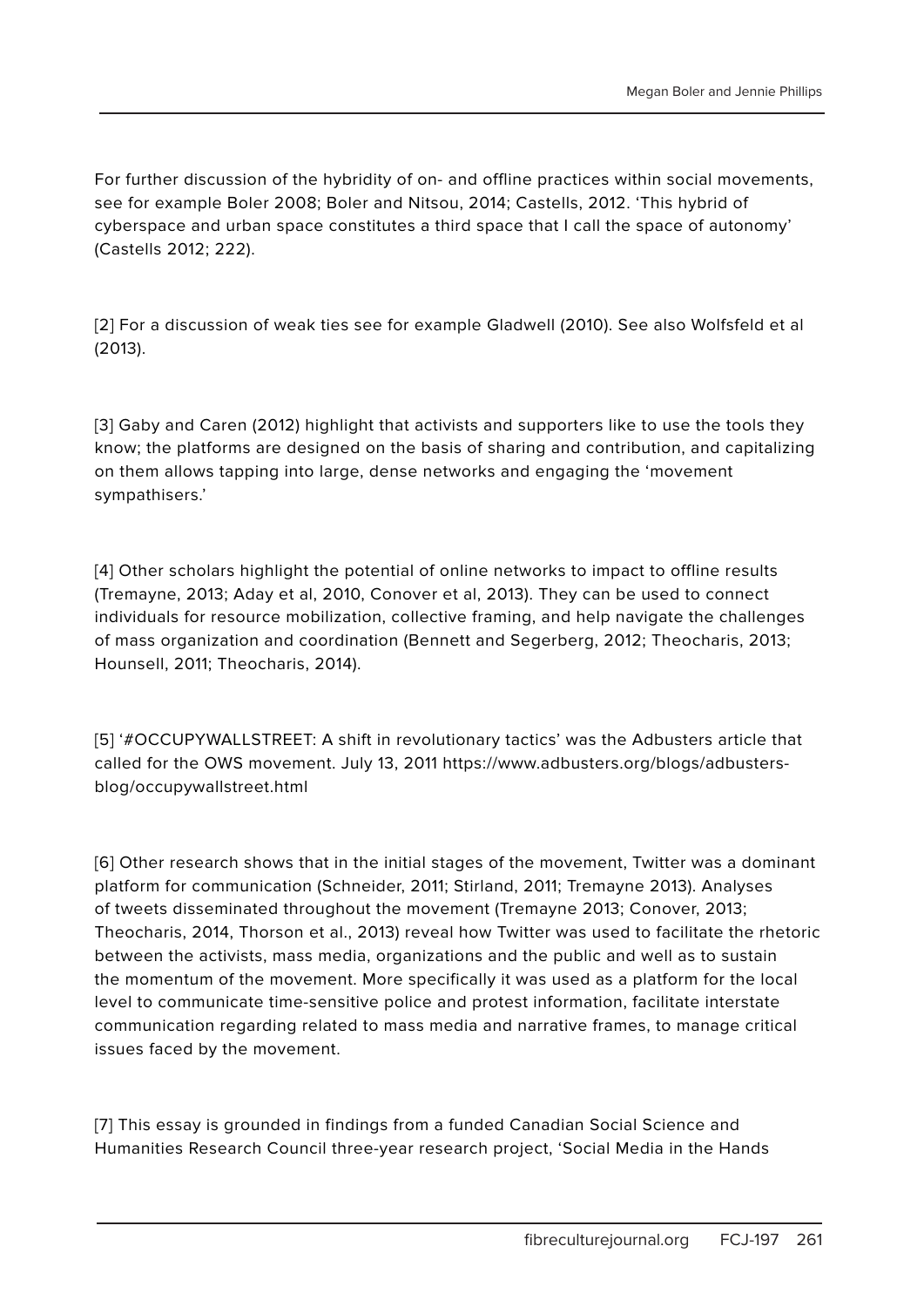of Young Citizens', (PI Megan Boler, 2010–2014). The mixed-methods project engages interviews, participant-observer ethnography, analysis of technological and artistic creations, and discourse analysis of texts. In this essay, as we are drawing from 80 interviews conducted in 9 different cities (across the United States, Toronto, and Melbourne, Australia). We will refer to the international reach of this Movement as 'Occupy' rather than 'Occupy Wall Street' which will be used to refer specifically to the Occupy participants in New York City. The research included semi-structured interviews with 50 Occupy Toronto activists, and 30 longer semi-structured interviews with women activists from seven US Occupy sites (Oakland, Los Angeles, Santa Cruz, Santa Barbara, Santa Ana, Wall Street, San Francisco). The research teams also conducted an intensive year of discourse analysis of Occupy related websites, Facebook pages, twitter hashtags, indy-video, Ustream. These findings were analyzed in part with Atlas.ti qualitative data research software.

[8] The Spanish movement was also called 'Real Democracy NOW' or 15M ('15M' standing for May 15) that occupied public spaces in Madrid during the spring and summer of 2011. 15M in turn had been inspired by the events begun in Tahrir Square and other Middle Eastern uprisings that came to constitute the 'Arab Spring' of 2011. See Postill (2014).

[9] Occupy, as with other horizontally-structured movements, is sometimes defined as a 'countercultural movement' (concerned with changing consciousness and awareness) rather than as a bona fide 'social movement' defined by definitive policy-oriented or legislative goals. However Occupy is classified, its meme 'We are the 99%,' and the related concept of the 1% owning the majority of the world's wealth, represents the Occupy Movement's radically successful intervention into popular and political conceptions and vocabulary, giving voice to the realities of the growing income gap experienced in all corners of the globe. Additionally, this intervention shifted traditional news discourse to use the term 'economic injustice' for the first time rather than 'class warfare'.

[10] Like many of the movements taking place around the globe, they operate through organizational modalities also known as Transnational Advocacy Networks or TANS. Spanning state borders, and containing one or more members that are either non-state agents or do not act on behalf of the state (Risse-Kappen, 1995), a TAN is a set of 'relevant actors working internationally on an issue, who are bound together by shared values, a common discourse, and a dense exchange of information and services' (Keck and Sikkink, 1998: 2; Mitchell and Boissevain, 1973: 23). TANs are distributed and decentralized, simultaneously operating in domestic and international spaces. The distributed and decentralized modality of a TAN overlaps with the 'horizontal' organizational structure of many contemporary social movements.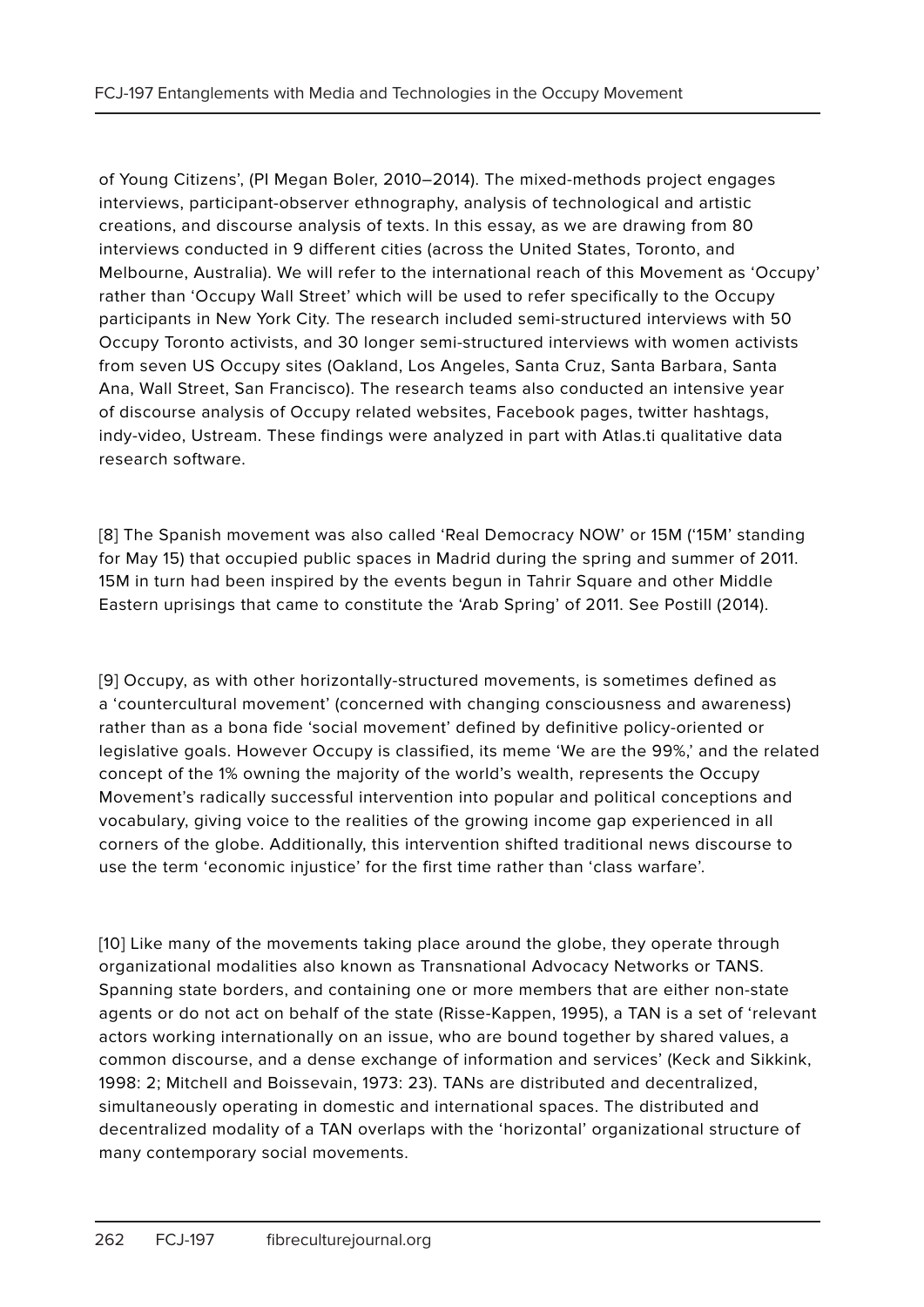[11] As well, some of these clips are shareable without being posted via a video-streaming site; users are increasingly able to share videos in a resolution and data byte size that facilitates sharing.

[12] Surveillance scholar Vian Bakir describes the complexities associated with the uptake of technology: 'The emergence of Web 2.0 combined with convergence cultures created a media environment that, for a while, was poorly understood, allowing challenges to strategic political communication from lay-people going about their everyday lives. As the democratization of media production has become more actualized in Web 2.0, and as convergence causes more 'linking up' between web-based participatory media and mainstream media, we enter a media environment of complexity, chaos and populism what McNair describes as a shift from a 'control paradigm' to a 'chaos paradigm,' and what others refer to as the 'YouTube effect' …. Media agenda-building now seems to be a more open field ….' (Bakir, 2010: 4).

[13] Connective labour (Boler et al 2014) extends Bennett and Segerberg's (2012) discussion of the 'logic of connective action', in which 'connective action' distinguishes contemporary networked activism from more traditional 'collective action' central to social movement theory. While collective action frames do have a place in social movement theory when considering organizational coordination and identity, connective action networks are 'typically far more individualized and technologically organized sets of processes that result in action without the requirement of collective identity framing the levels of organization resources required to respond effectively to opportunities' (Bennett and Segerberg 2012, 750).

#### References

Aday, Sean, Henry Farrell, Marc Lynch, John Sides, John Kelly and Ethan Zuckerman. 'Blogs and Bullets: New Media in Contentious Politics', Technical Report, U.S. Institute of Peace (2010).

Adbusters. 'A Shift in Revolutionary Tactics'– the article that called for the OWS movement', Adbusters (2012) https://www.adbusters.org/blogs/adbusters-blog/occupywallstreet.html

Bakir, Vian. Sousveillance, Media and Strategic Political Communication: Iraq, USA, UK. (London: Bloomsbury Publishing, 2010).

Ball, James, Julian Borger and Glenn Greenwald. 'Revealed: How US and UK Spy Agencies Defeat Internet Privacy and Security', The Guardian (2013) http://www.theguardian.com/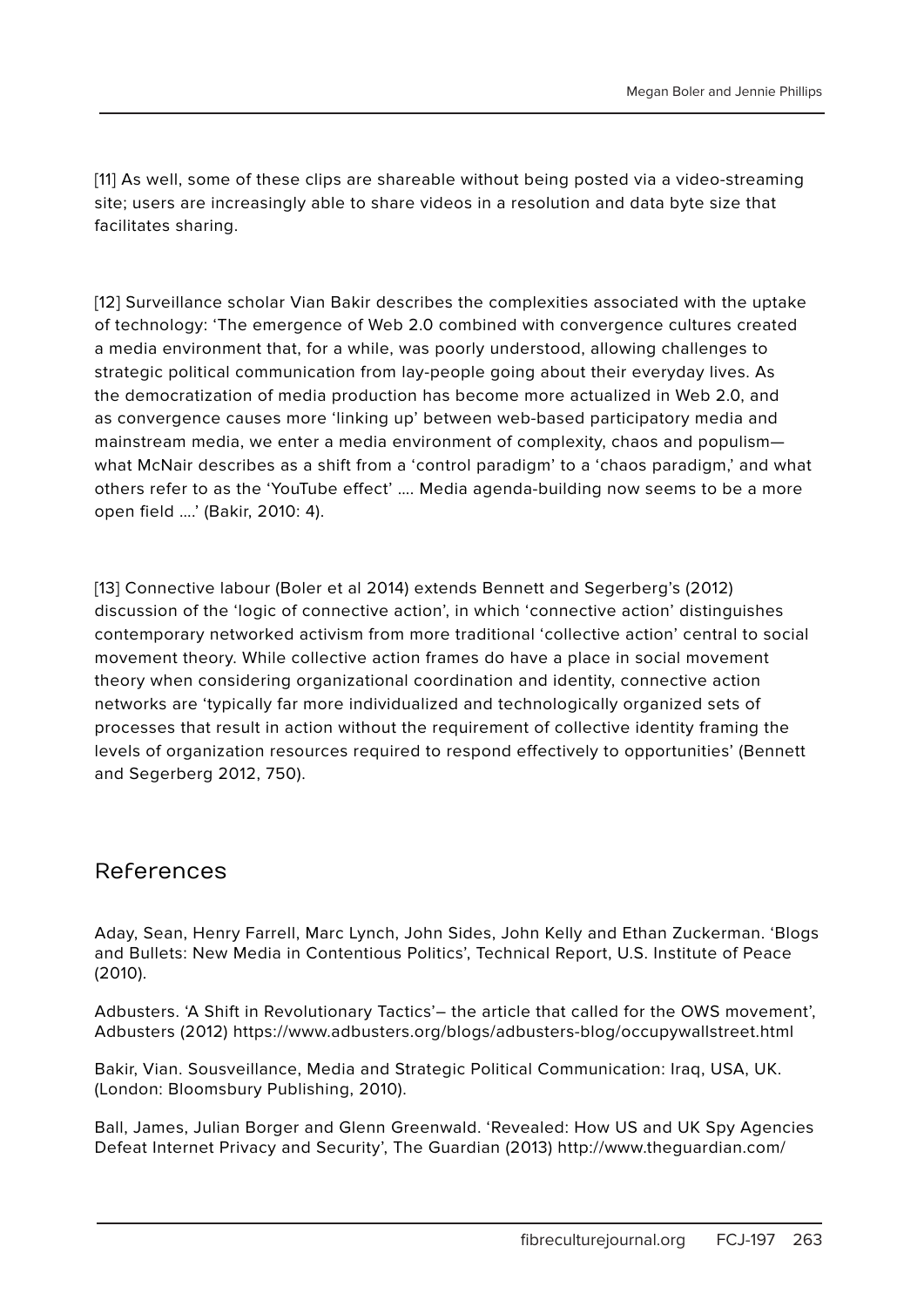world/2013/sep/05/nsa-gchq-encryption-codes-security

Barad, Karen. 'Interview with Karen Barad', in Rick Dolphijn and Iris van der Tuin (eds). New Materialism: Interviews and Cartographies (2012a): 48–70.

Barad, Karen. 'Intra-actions [interview by Adam Kleinmann]', Mousse 34: An issue about dOCUMENTA 13 (2012b): 76–81.

Bennett, W. Lance. 'The Personalization of Politics Political Identity, Social Media, and Changing Patterns of Participation'. The Annals of the American Academy of Political and Social Science 644.1 (2012): 20–39.

Bennett, W. Lance, and Alexandra Segerberg. 'The Logic of Connective Action: Digital Media and the Personalization of Contentious Politics'. Information, Communication & Society 15.5 (2012): 739–768.

Bennett, W. Lance and Segerberg, Alexandra.\* The Logic of Connective Action: Digital Media and the Personalization of Contentious Politics\* (Cambridge: Cambridge University Press, 2013).

Boler, Megan (ed.). Digital Media and Democracy: Tactics in Hard Times (Cambridge, Mass: MIT Press, 2008).

Boler, Megan and Christina Nitsou. 'Women Activists of Occupy Wall Street: Consciousness-Raising and Connective Action in Hybrid Social Movements', in Martha McCaughey (ed.). Cyberactivism on the Participatory Web (New York: Routledge, 2014).

Boler, Megan, Averie Macdonald, Christina Nitsou and Anne Harris. 'Connective Labor and Social Media: Women's Roles in the 'Leaderless' Occupy Movement', Convergence: The International Journal of Research into New Media Technologies 20 (2014): 438–460.

Chalmers, Johnson. Blowback 2nd Edition: The Costs and Consequences of American Empire (New York: Holt, 2004).

Conover, Michael D, Emilio Ferrara, Filippo Menczer and Alessandro Flammini. 'The Digital Evolution of Occupy Wall Street', PLoS ONE 8.5 (2013).

Deibert, Ronald. Black Code (Toronto: Signal, 2013).

Deibert, Ronald and Rafal Rohozinski. 'Tracking GhostNet: Investigating a Cyber Espionage Network', Information Warfare Monitor (2009): 1–52.

Gaby, Sarah and Neal Caren. 'Occupy online: How Cute Old Men and Malcolm X Recruited 400,000 US users to OWS on Facebook',\* Social Movement Studies\* 11 (2012): 367–374.

Gladwell, Malcolm. 'Small Change: Why the Revolution will not be Tweeted', The New Yorker (2010), http://www.newyorker.com/magazine/2010/10/04/small-change–3

Gray, Chris Hables. Postmodern War: the New Politics of Conflict. (New York: Guilford: 1997).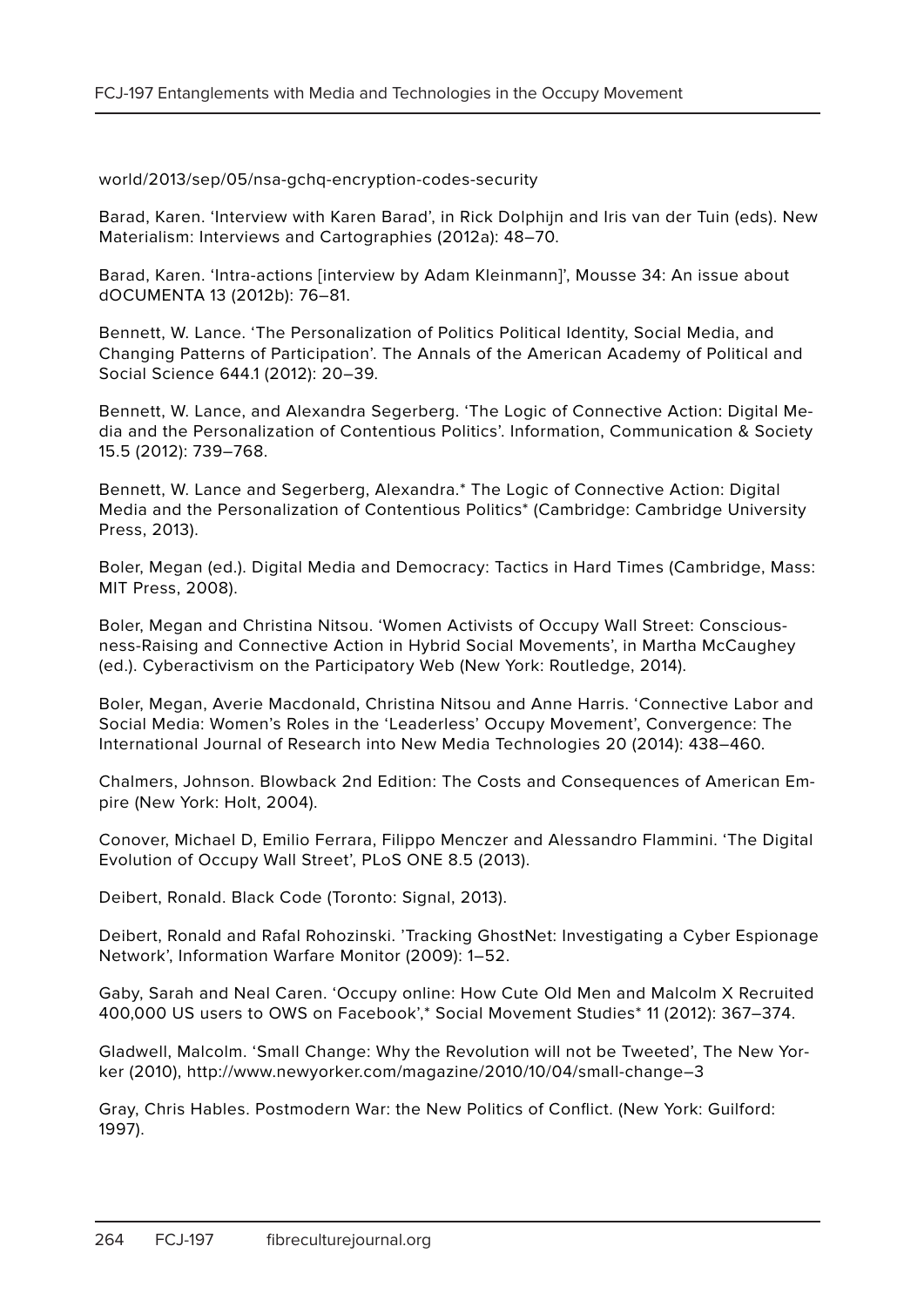Gray, Chris Hables, and Ángel J. Gordo. 'Social Media in Conflict Comparing Military and Social-Movement Technocultures'. Cultural Politics 10.3 (2014): 251–261.

Greenwald, Glenn. 'UK detention of Reprieve Activist Consistent with NSA's View of Drone Opponents as 'Threats' and Adversaries', The Guardian, 25 September (2013), http://www. theguardian.com/commentisfree/2013/sep/25/nsa-uk-drone-opponents-threats

Greenwald, Glenn, Poltras, Laura and MacAskill, Ewen. 'NSA Shares Raw Intelligence including Americans' Data with Israel' The Guardian, 11 September (2013), http://www.theguardian.com/world/2013/sep/11/nsa-americans-personal-data-israel-documents

Haraway, Donna. 'A Cyborg Manifesto: Science, Technology, and Socialist-feminism in the Late Twentieth Century', in Simians, Cyborgs, and Women: The Reinvention of Nature (New York: Routledge 1991), 149–182.

Hounshell, Blake. 'The Revolution will be Tweeted', Foreign Policy (2011 June). http://www. foreignpolicy.com/articles/2011/06/20/the\_revolution\_will\_be\_tweeted

Kiley, Brendan. 'Political Convictions? Federal Prosecutors in Seattle Are Dragging Activists into Grand Juries, Citing Their Social Circles and Anarchist Reading Materials', In The Stranger (2012 August 8) http://www.thestranger.com/seattle/political-convictions/ content?oid=14397498

La Rue, Frank. 'Report of the Special Rapporteur on the Promotion and Protection of the Right to Freedom of Opinion and Expression, Frank La Rue', United Nations General Assembly: Human Rights Council (2013 April) http://www.ohchr.org/Documents/HRBodies/HR-Council/RegularSession/Session23/A.HRC.23.40\_EN.pdf

Langlois, Ganaele, Fenwick McKelvey, Greg Elmer and Kenneth Werbin. 'Mapping Commercial Web 2.0 Worlds: Towards a New Critical Ontogenesis', Fibreculture 14 (2009) http:// fourteen.fibreculturejournal.org/fcj–095-mapping-commercial-web–2–0-worlds-towards-anew-critical-ontogenesis/print/

Li, Jason. 'Fact checking the hype around mesh networks and FireChat'. January 11, 2015. http://www.88-bar.com/2015/01/fact-checking-the-hype-around-mesh-networks-and-firechat/

Lorde, Audre. 'The Master's Tools Will Never Dismantle the Master's House'. Sister Outsider: Essays and Speeches (1984): 110–114.

Mann, Steve, Jason Nolan, and Barry Wellman. 'Sousveillance: Inventing and Using Wearable Computing Devices for Data Collection in Surveillance Environments', Surveillance & Society 1.3 (2001): 331–355.

Mann, Steve. '"Sousveillance": Inverse Surveillance in Multimedia Imaging', in\* Proceedings of the 12th Annual ACM International Conference on Multimedia \*(New York, NY: 2004): 620–627.

Mann, Steve. 'Equiveillance: The Equilibrium between Sur-veillance and Sous-veillance.' Association of Computing Machinery'. (2005 May 12) http://wearcam.org/anonequity.htm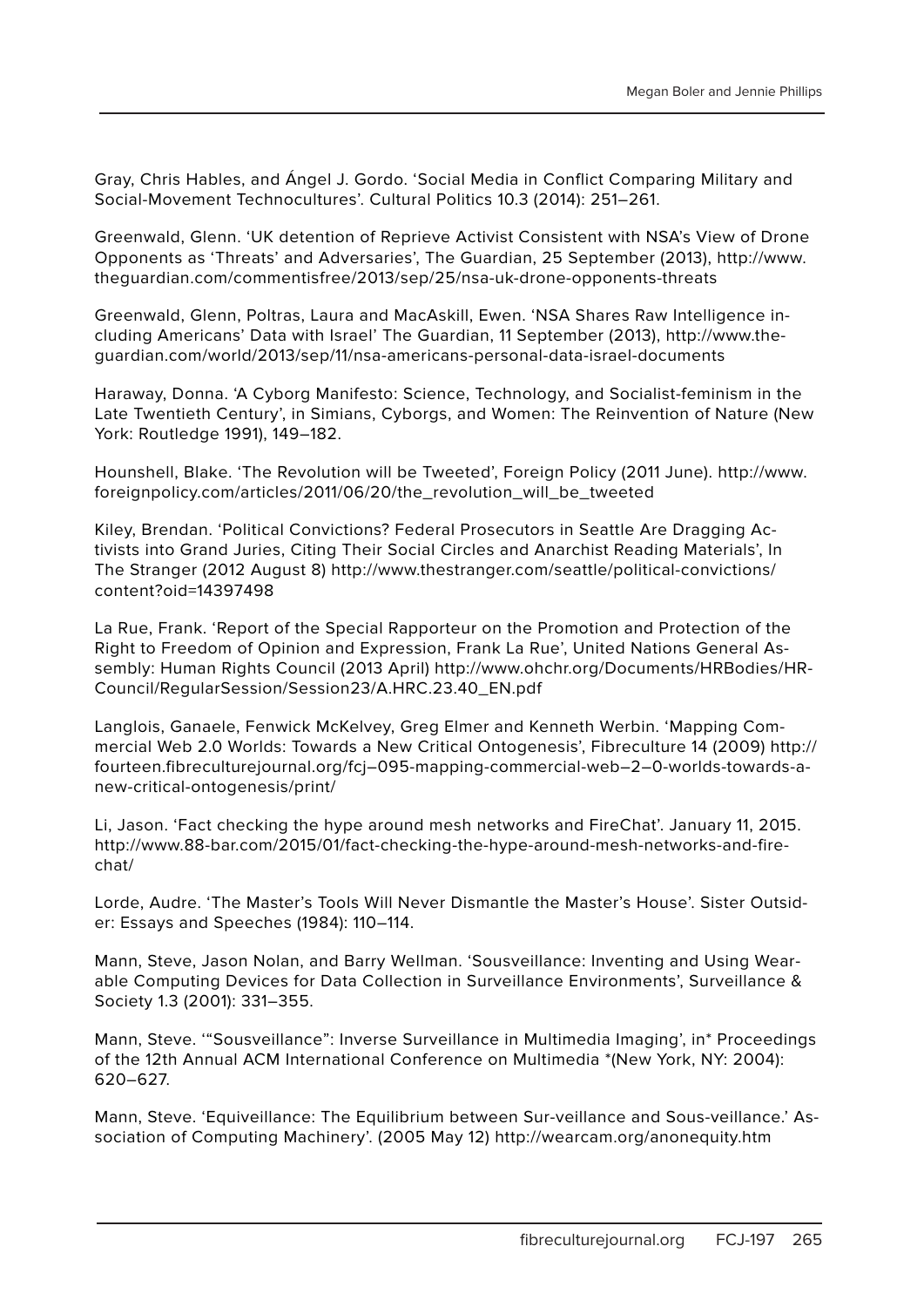Mann, Steve. 'Veillance and Reciprocal Transparency: Surveillance versus Sousveillance, AR Glass, Lifeglogging, and Wearable Computing',\* IEEE ISTAS \*(2013): 1–12.

Mann, Steve. 'Veillance: Beyond Surveillance, Dataveillance Uberveillance and the Social Implications of Microchip Implants', Emerging Technologies (2014): 32.

Masover, Steve. 'Not Your Granddaddy's Metadata: Don't Believe the PRISM Anti-Hype', Daily Kos (2013 June 7) http://www.dailykos.com/story/2013/06/07/1214589/-Not-yourgranddaddy-s-metadata-don-t-believe-the-PRISM-anti-hype#

Meyer, Robinson. 'What Firechat's Success in Hong Kong Means for a Global Internet', The Atlantic (2014 October 6), http://www.theatlantic.com/technology/archive/2014/10/firechatthe-hong-kong-protest-tool-aims-to-connect-the-next-billion/381113/

Soderman, Braxton, Nicole Starosielski and Jussi Parikka. 'Circulating Concepts: Networks and Media Archaeology: Interview with Jussi Parikka', Amodern 2: Network Archaeology (2014) http://amodern.net/article/jussi-parikka-interview/

Pempek, Tiffany A., Yevdokiya A.Yermolayeva and Sandra L. Calvert 'College Students' Social Networking Experiences on Facebook', Journal of Applied Developmental Psychology 30 (2008): 227–238.

Pillay, Navi. 'Opening Remarks by Ms. Navi Pillay, United Nations High Commissioner for Human Rights to the Side, Event at the 24th session of the UN Human Rights Council How to Safeguard the Right to Privacy in the Digital Age?', United Nations Human Rights Council (2013 September), http://www.ohchr.org/EN/NewsEvents/Pages/DisplayNews. aspx?NewsID=13758&LangID=E

Ratto, Matt and Megan Boler (eds). DIY Citizenship: Critical Making and Social Media. (Cambridge: MIT Press, 2014).

Scott, Susan V., and Wanda J. Orlikowski. 'Entanglements In Practice: Performing Anonymity Through Social Media', MIS Quarterly 38.3 (2014): 873–893.

Schneider, Nathan. 'From Occupy Wall Street to Occupy Everywhere', The Nation (2011), http://www.thenation.com/article/163924/occupy-wall-street-occupy-everywhere#

Shea, Pip, Tanya Notley and Jean Burgess. Fibreculture 25 CFP (2014) http://fibreculturejournal.org/cfp-entanglements/

Shirky, Clay. 'The Political Power of Social Media Technology, the Public Sphere, and Political Change', Foreign Affairs (2011), http://www.foreignaffairs.com/articles/67038/clay-shirky/ the-political-power-of-social-media

Sigal, Ivan and Ellery Biddle. 'Our Enduring Confusion About the Power of Digital Tools in Protest', Fibreculture 25\* \*(2015).

Stirland, Sarah Lai. 'Hacktivists Begin Operation Occupy Wall Street', Talking Points Memo (TPM) (2011), http://talkingpointsmemo.com/idealab/hacktivists-begin-operation-occupywall-street